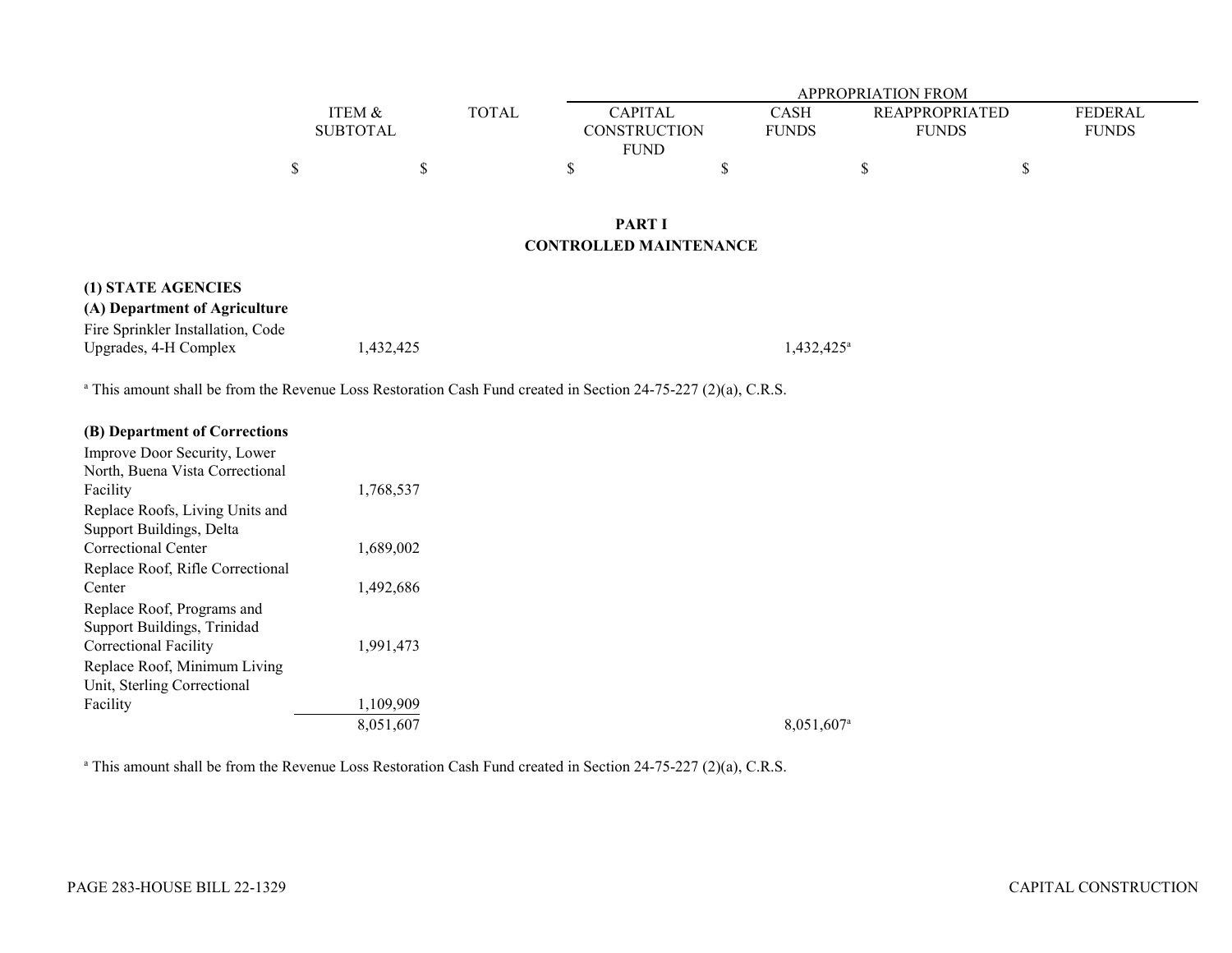|                                  |                 |              |                     |   |                        | <b>APPROPRIATION FROM</b> |              |
|----------------------------------|-----------------|--------------|---------------------|---|------------------------|---------------------------|--------------|
|                                  | ITEM &          | <b>TOTAL</b> | <b>CAPITAL</b>      |   | <b>CASH</b>            | <b>REAPPROPRIATED</b>     | FEDERAL      |
|                                  | <b>SUBTOTAL</b> |              | <b>CONSTRUCTION</b> |   | <b>FUNDS</b>           | <b>FUNDS</b>              | <b>FUNDS</b> |
|                                  |                 |              | <b>FUND</b>         |   |                        |                           |              |
| P                                | \$              |              | D                   | P | \$                     |                           | \$           |
|                                  |                 |              |                     |   |                        |                           |              |
| (C) Department of Education      |                 |              |                     |   |                        |                           |              |
| Install Fire Sprinklers and      |                 |              |                     |   |                        |                           |              |
| Update HVAC and ADA, Hubert      |                 |              |                     |   |                        |                           |              |
| Work Gymnasium, Colorado         |                 |              |                     |   |                        |                           |              |
| School for the Deaf and the      |                 |              |                     |   |                        |                           |              |
| Blind                            | 1,988,134       |              |                     |   |                        |                           |              |
| Roof Replacements, West and      |                 |              |                     |   |                        |                           |              |
| Argo Halls, Colorado School for  |                 |              |                     |   |                        |                           |              |
| the Deaf and the Blind           | 689,611         |              |                     |   |                        |                           |              |
| Repair Parapet Walls, Industrial |                 |              |                     |   |                        |                           |              |
| Building, Colorado School for    |                 |              |                     |   |                        |                           |              |
| the Deaf and the Blind           | 350,000         |              |                     |   |                        |                           |              |
|                                  | 3,027,745       |              |                     |   | 3,027,745 <sup>a</sup> |                           |              |

|  |  | (D) Office of the Governor - Office of Information Technology |
|--|--|---------------------------------------------------------------|
|  |  |                                                               |

| Office of Information         |           |                        |
|-------------------------------|-----------|------------------------|
| Technology, Replace Microwave |           |                        |
| Towers, Group F               | 1.315.802 | $1.315.802^{\text{a}}$ |

<sup>a</sup> This amount shall be from the Revenue Loss Restoration Cash Fund created in Section 24-75-227 (2)(a), C.R.S.

#### **(E) Department of Higher Education - History Colorado**

| Fire Mitigation, Georgetown   |           |                          |
|-------------------------------|-----------|--------------------------|
| Railway Loop, Area C          | 411.851   |                          |
| Paint High Bridge, Georgetown |           |                          |
| Mining and Railroad Park      | 792,628   |                          |
|                               | 1.204.479 | $1.204.479$ <sup>a</sup> |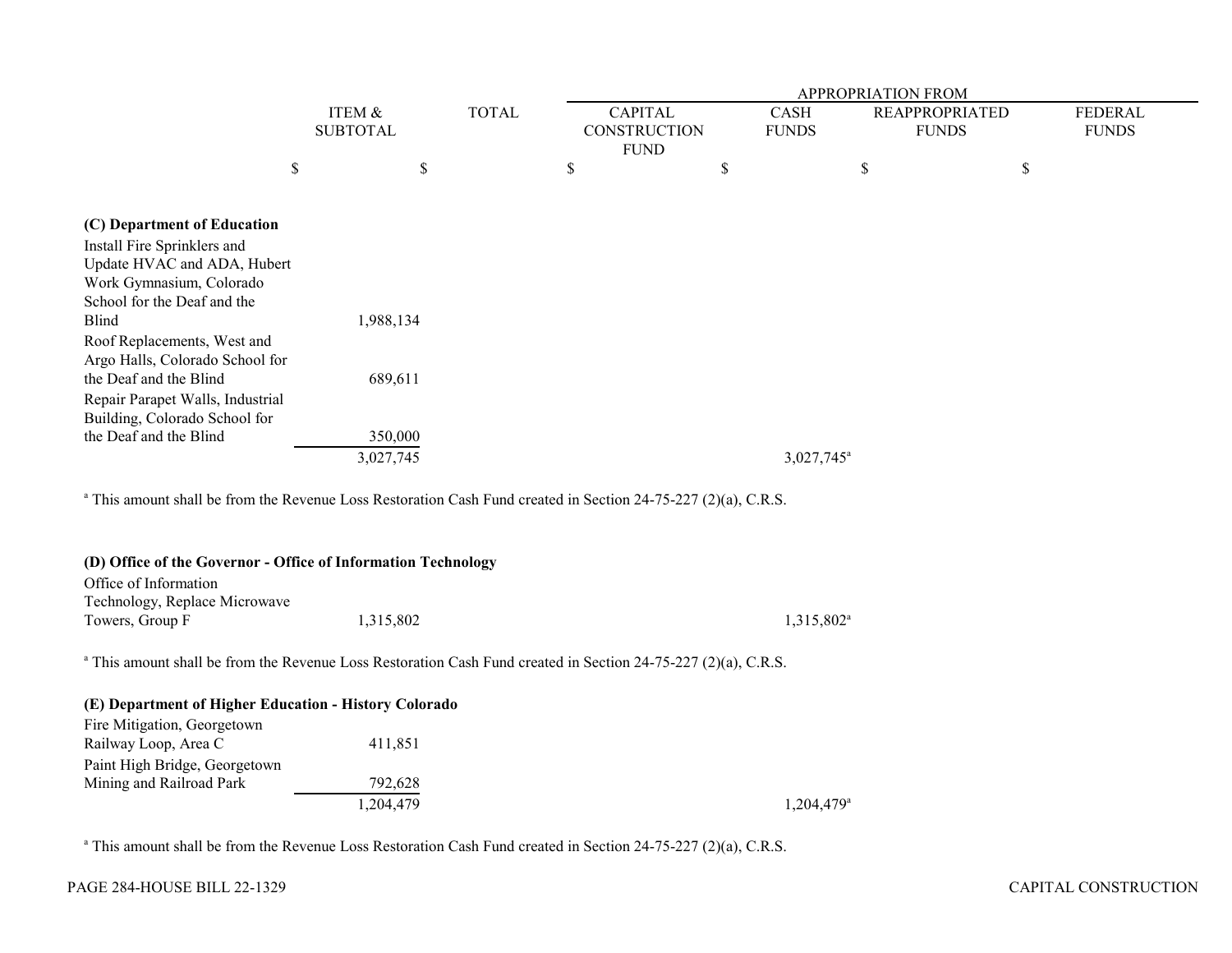|                 |              |              |       | <b>APPROPRIATION FROM</b> |                |
|-----------------|--------------|--------------|-------|---------------------------|----------------|
| 'TEM &          | <b>TOTAL</b> | CAPITAL      | CASH  | <b>REAPPROPRIATED</b>     | <b>FEDERAL</b> |
| <b>SUBTOTAL</b> |              | CONSTRUCTION | FUNDS | <b>FUNDS</b>              | FUNDS          |
|                 |              | <b>FUND</b>  |       |                           |                |
|                 |              |              |       |                           |                |

# **(F) Department of Human Services**

| Refurbish Ash Conveyor System,   |            |                         |
|----------------------------------|------------|-------------------------|
| Heat Plant, Colorado Mental      |            |                         |
| Health Institute at Pueblo       | 1,966,852  |                         |
| Refurbish HVAC and               |            |                         |
| Mechanical Equipment, Zebulon    |            |                         |
| Pike, Pueblo, and Spring Creek   |            |                         |
| <b>Youth Services Centers</b>    | 1,016,426  |                         |
| Refurbish Secondary and          |            |                         |
| Emergency Electrical Systems,    |            |                         |
| Tier 1, Colorado Mental Health   |            |                         |
| Institute at Pueblo              | 1,981,039  |                         |
| Remove/Replace Plumbing and      |            |                         |
| Life Safety Systems, Grand Mesa  |            |                         |
| Youth Services Center            | 1,252,543  |                         |
| Repair/Replace Sewer and Steam   |            |                         |
| Producers, Colorado Mental       |            |                         |
| Health Institute at Fort Logan   | 1,666,730  |                         |
| Replace HVAC Systems, Platte     |            |                         |
| Valley and Marvin Foote Youth    |            |                         |
| <b>Services Centers</b>          | 682,682    |                         |
| Replace Hydronic Valves,         |            |                         |
| Southern District                | 1,015,351  |                         |
| Replace Roof, Platte Valley      |            |                         |
| Youth Services Center            | 1,382,405  |                         |
| Replace Roofs, Five Buildings,   |            |                         |
| Colorado Mental Health Institute |            |                         |
| at Fort Logan                    | 1,733,905  |                         |
| Upgrade Interiors, Group         |            |                         |
| Homes, Pueblo Regional Center    | 1,228,584  |                         |
|                                  | 13,926,517 | 13,926,517 <sup>a</sup> |
|                                  |            |                         |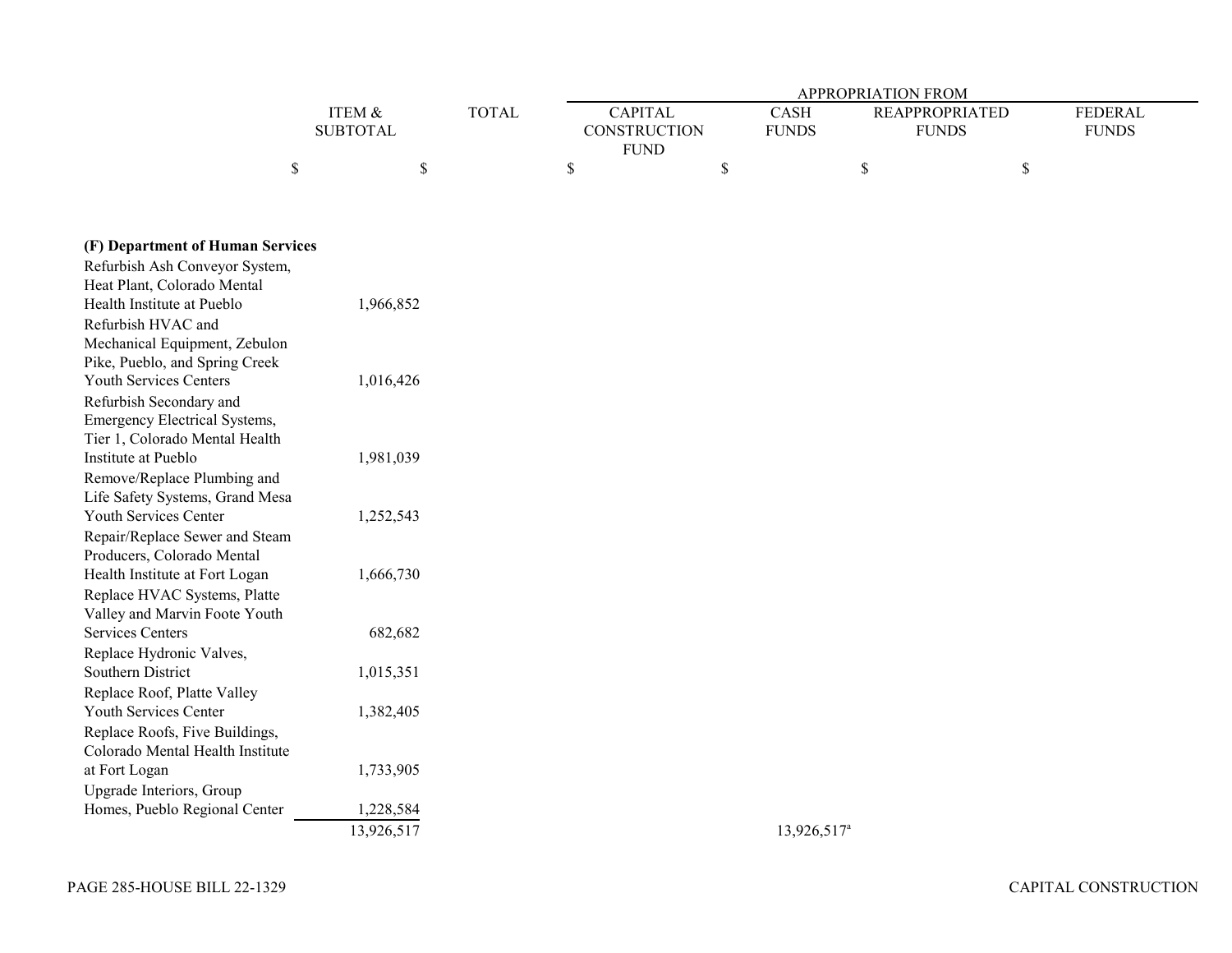|                 |              |              |              | APPROPRIATION FROM    |                |
|-----------------|--------------|--------------|--------------|-----------------------|----------------|
| TEM &           | <b>TOTAL</b> | CAPITAL      | CASH         | <b>REAPPROPRIATED</b> | <b>FEDERAL</b> |
| <b>SUBTOTAL</b> |              | CONSTRUCTION | <b>FUNDS</b> | <b>FUNDS</b>          | <b>FUNDS</b>   |
|                 |              | <b>FUND</b>  |              |                       |                |
|                 |              |              |              |                       |                |

| (G) Department of Local Affairs |         |                                                                                                                           |
|---------------------------------|---------|---------------------------------------------------------------------------------------------------------------------------|
| Refurbish Water Tower, Fort     |         |                                                                                                                           |
| Lyon                            | 190,347 |                                                                                                                           |
| Replace Emergency Generators,   |         |                                                                                                                           |
| Buildings 6 and 8, Fort Lyon    | 687,440 |                                                                                                                           |
|                                 | 877,787 | 877.787 <sup>a</sup>                                                                                                      |
|                                 |         |                                                                                                                           |
|                                 |         | <sup>a</sup> This amount shall be from the Revenue Loss Restoration Cash Fund created in Section 24-75-227 (2)(a), C.R.S. |

#### **(H) Department of Military and Veterans Affairs**

| Replace Fire Alarm, Buckley Air |           |                        |            |
|---------------------------------|-----------|------------------------|------------|
| Force Base Aviation Readiness   |           |                        |            |
| Center, Building 1000           | 672,716   | $168,179^{\circ}$      | 504,537(I) |
| Replace Roof and Upgrade Site   |           |                        |            |
| Security, Joint Forces          |           |                        |            |
| Headquarters                    | 1,325,970 | $662.985$ <sup>a</sup> | 662,985(I) |
| Replace Roofs at Fort Collins,  |           |                        |            |
| Watkins, and Aurora Readiness   |           |                        |            |
| Centers                         | 1,195,616 | 597.808 <sup>a</sup>   | 597,808(I) |
|                                 | 3,194,302 |                        |            |

<sup>a</sup> These amounts shall be from the Revenue Loss Restoration Cash Fund created in Section 24-75-227 (2)(a), C.R.S.

#### **(I) Department of Personnel** Controlled MaintenanceEmergency Account 2,000,000

|                               | $-$ , $       -$ |
|-------------------------------|------------------|
| Replace Plumbing and Abate    |                  |
| Asbestos, Centennial Building | 1,465,818        |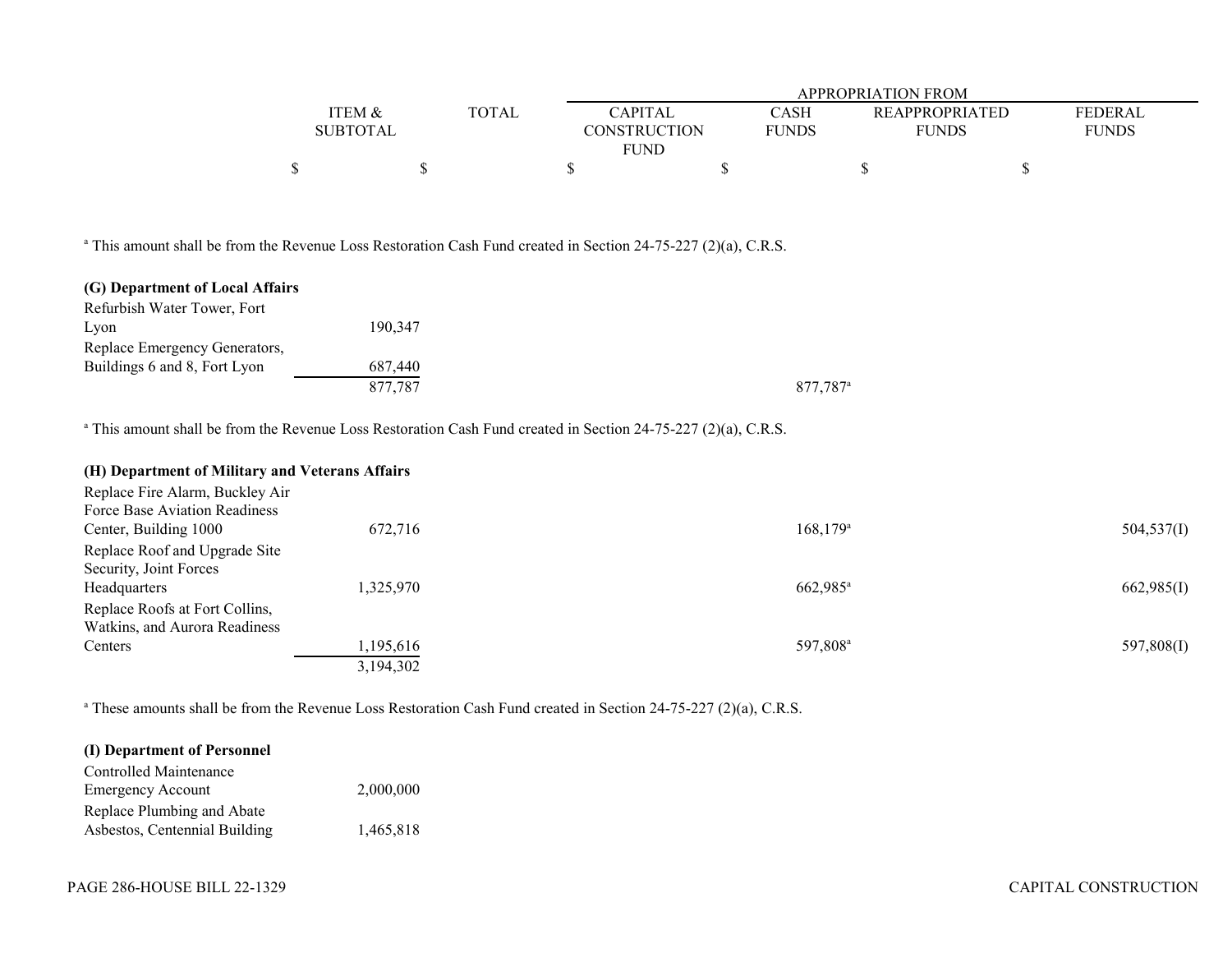|                                                                                                                           |                 |           |              |                                    |   |                        | <b>APPROPRIATION FROM</b> |              |
|---------------------------------------------------------------------------------------------------------------------------|-----------------|-----------|--------------|------------------------------------|---|------------------------|---------------------------|--------------|
|                                                                                                                           | ITEM &          |           | <b>TOTAL</b> | <b>CAPITAL</b>                     |   | CASH                   | <b>REAPPROPRIATED</b>     | FEDERAL      |
|                                                                                                                           | <b>SUBTOTAL</b> |           |              | <b>CONSTRUCTION</b><br><b>FUND</b> |   | <b>FUNDS</b>           | <b>FUNDS</b>              | <b>FUNDS</b> |
|                                                                                                                           | \$              | \$        |              | \$                                 | D |                        | ъ                         | \$           |
| Replace Short Tunnel Roof,                                                                                                |                 |           |              |                                    |   |                        |                           |              |
| Capitol<br>Upgrade/Replace HVAC                                                                                           |                 | 1,794,236 |              |                                    |   |                        |                           |              |
| Systems, 390 and 700 Kipling                                                                                              |                 | 1,741,938 |              |                                    |   |                        |                           |              |
|                                                                                                                           |                 | 7,001,992 |              |                                    |   | 7,001,992 <sup>a</sup> |                           |              |
| <sup>a</sup> This amount shall be from the Revenue Loss Restoration Cash Fund created in Section 24-75-227 (2)(a), C.R.S. |                 |           |              |                                    |   |                        |                           |              |
| (D) Donortmant of Dublic Rofety                                                                                           |                 |           |              |                                    |   |                        |                           |              |

| (9) Department of I upite Safety |           |                     |
|----------------------------------|-----------|---------------------|
| Repairs/Upgrades to Mechanical,  |           |                     |
| Electrical Systems, Fort Collins |           |                     |
| and Castle Rock                  | 1.142.004 | $1.142.004^{\circ}$ |

41,174,660

## **(2) INSTITUTIONS OF HIGHER EDUCATION**

| (A) Adams State University      |           |               |
|---------------------------------|-----------|---------------|
| Repair Electrical Distribution, |           |               |
| Campuswide                      | ,795,309  |               |
| Upgrade Campus Security and     |           |               |
| Safety                          | 721,310   |               |
|                                 | 2,516,619 | $2,516,619^a$ |

| (B) Arapahoe Community College |           |
|--------------------------------|-----------|
| Expand Sprinkler System, Main  |           |
| <b>Building</b>                | 1,885,584 |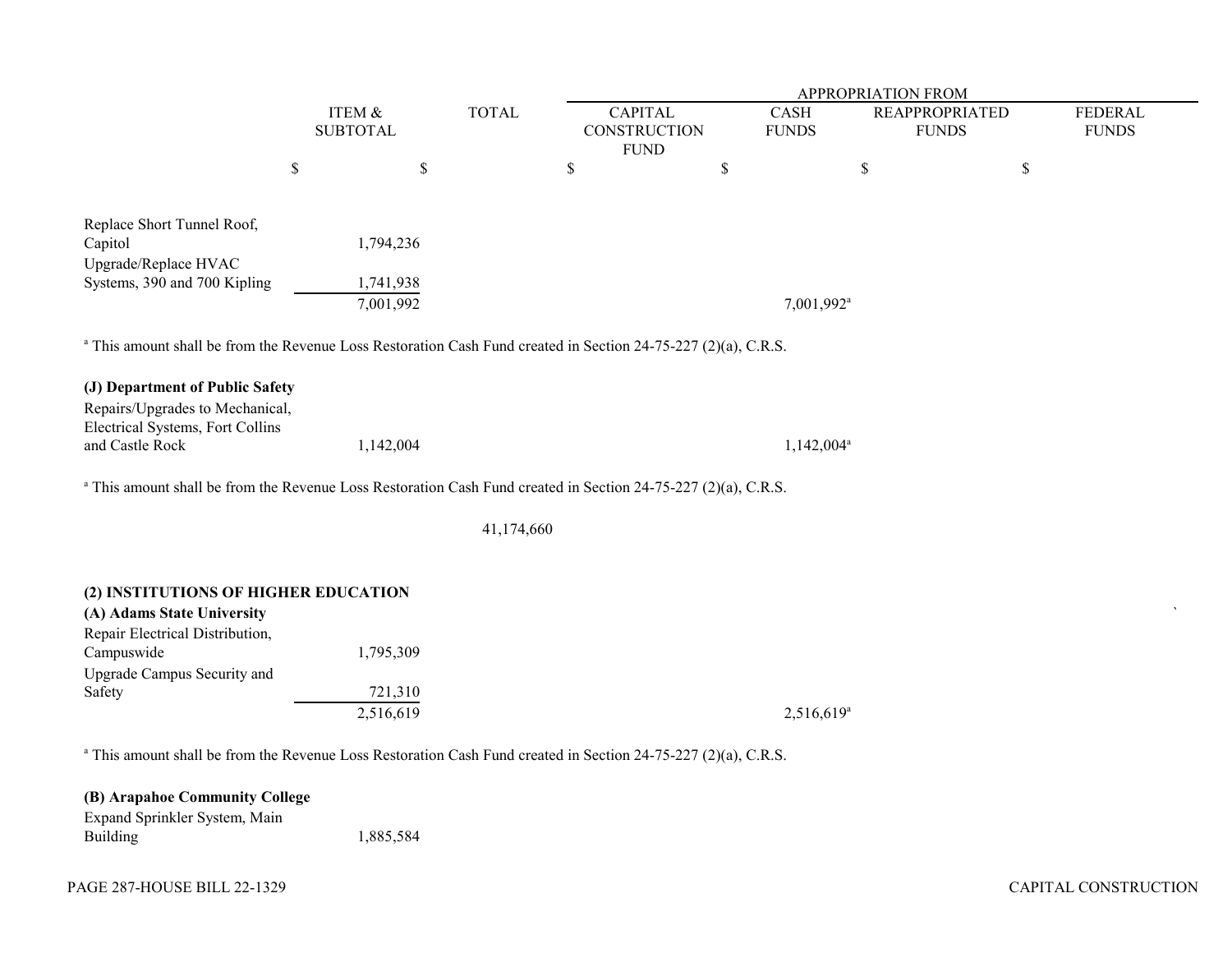|                          |                 |           |       |              |                     | <b>APPROPRIATION FROM</b> |              |
|--------------------------|-----------------|-----------|-------|--------------|---------------------|---------------------------|--------------|
|                          | ITEM &          |           | TOTAL | CAPITAL      | <b>CASH</b>         | <b>REAPPROPRIATED</b>     | FEDERAL      |
|                          | <b>SUBTOTAL</b> |           |       | CONSTRUCTION | <b>FUNDS</b>        | <b>FUNDS</b>              | <b>FUNDS</b> |
|                          |                 |           |       | <b>FUND</b>  |                     |                           |              |
|                          | S               |           |       | D            |                     |                           |              |
|                          |                 |           |       |              |                     |                           |              |
| Replace HVAC Primary     |                 |           |       |              |                     |                           |              |
| Equipment, Main Building |                 | 1,473,641 |       |              |                     |                           |              |
|                          |                 | 3,359,225 |       |              | $3,359,225^{\circ}$ |                           |              |

| (C) Auraria Higher Education Center |           |
|-------------------------------------|-----------|
| Install Fire Sprinkler System, St.  |           |
| Cajetan's and PE Gymnasium          | 637,050   |
| Provide ADA Walkways, Curtis        |           |
| and Champa Streets and              |           |
| Classroom Courtyard                 | 648,648   |
| Replace Mechanical System,          |           |
| King Center                         | 1,909,778 |
| Replace Transformers at North       |           |
| Chiller and PE Events Center        | 518,943   |
|                                     | 3.714.419 |

<sup>a</sup> This amount shall be from the Revenue Loss Restoration Cash Fund created in Section 24-75-227 (2)(a), C.R.S.

| (D) Community College of Aurora |           |                     |
|---------------------------------|-----------|---------------------|
| Upgrade Campus Access and       |           |                     |
| Accessability                   | 1.710.415 | $1.710.415^{\circ}$ |

<sup>a</sup> This amount shall be from the Revenue Loss Restoration Cash Fund created in Section 24-75-227 (2)(a), C.R.S.

## **(E) Colorado Community College System at**

| Lowry                         |  |           |
|-------------------------------|--|-----------|
| Replace Roof, Building 758    |  | 1,115,169 |
| Replace Chiller, Building 901 |  | 639,075   |
| Upgrade HVAC, Building 849    |  | 928,928   |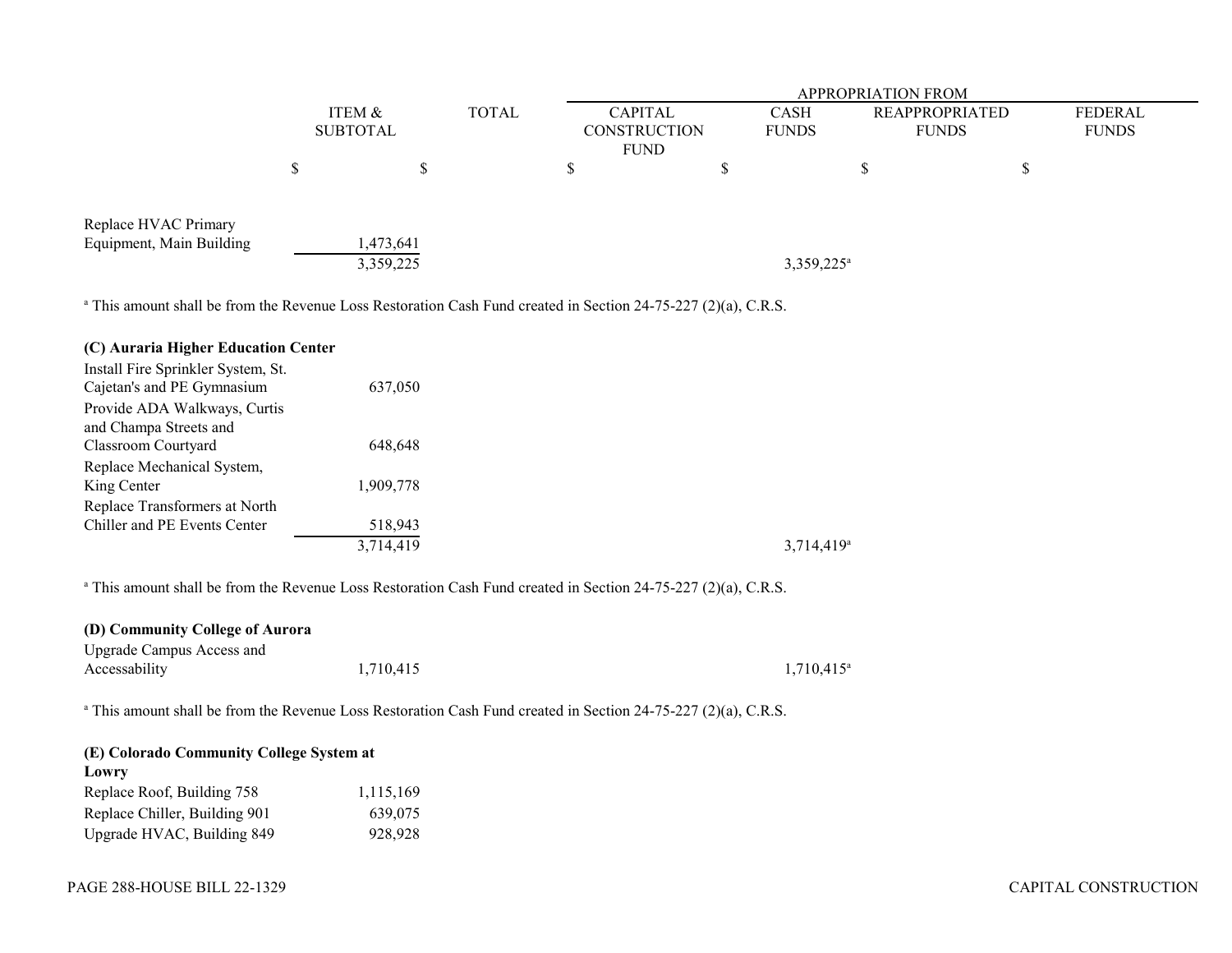|                                |                 |              |                     |                     | <b>APPROPRIATION FROM</b> |              |
|--------------------------------|-----------------|--------------|---------------------|---------------------|---------------------------|--------------|
|                                | ITEM &          | <b>TOTAL</b> | <b>CAPITAL</b>      | <b>CASH</b>         | <b>REAPPROPRIATED</b>     | FEDERAL      |
|                                | <b>SUBTOTAL</b> |              | <b>CONSTRUCTION</b> | <b>FUNDS</b>        | <b>FUNDS</b>              | <b>FUNDS</b> |
|                                |                 |              | <b>FUND</b>         |                     |                           |              |
|                                |                 |              | - J.D               |                     | S                         |              |
|                                |                 |              |                     |                     |                           |              |
| Install New Windows and Doors, |                 |              |                     |                     |                           |              |
| Building 905                   | 1,260,504       |              |                     |                     |                           |              |
|                                | 3,943,676       |              |                     | $3,943,676^{\circ}$ |                           |              |
|                                |                 |              |                     |                     |                           |              |

| 379,682   |
|-----------|
|           |
| 1,683,875 |
|           |
| 193,975   |
| 2,257,532 |
|           |

<sup>a</sup> This amount shall be from the Revenue Loss Restoration Cash Fund created in Section 24-75-227 (2)(a), C.R.S.

## **(G) Colorado Northwestern Community College**

| Repair/Replace Parking Lots and |           |                          |
|---------------------------------|-----------|--------------------------|
| Adjacent Sidewalks, Rangely     |           |                          |
| Campus                          | 971,078   |                          |
| Upgrade Electrical Service and  |           |                          |
| Install Backup Generator,       |           |                          |
| Johnson Building, Rangely       |           |                          |
| Campus                          | 1.554.542 |                          |
| Upgrade Lighting, Rangely       |           |                          |
| Campus                          | 107,877   |                          |
|                                 | 2,633,497 | $2,633,497$ <sup>a</sup> |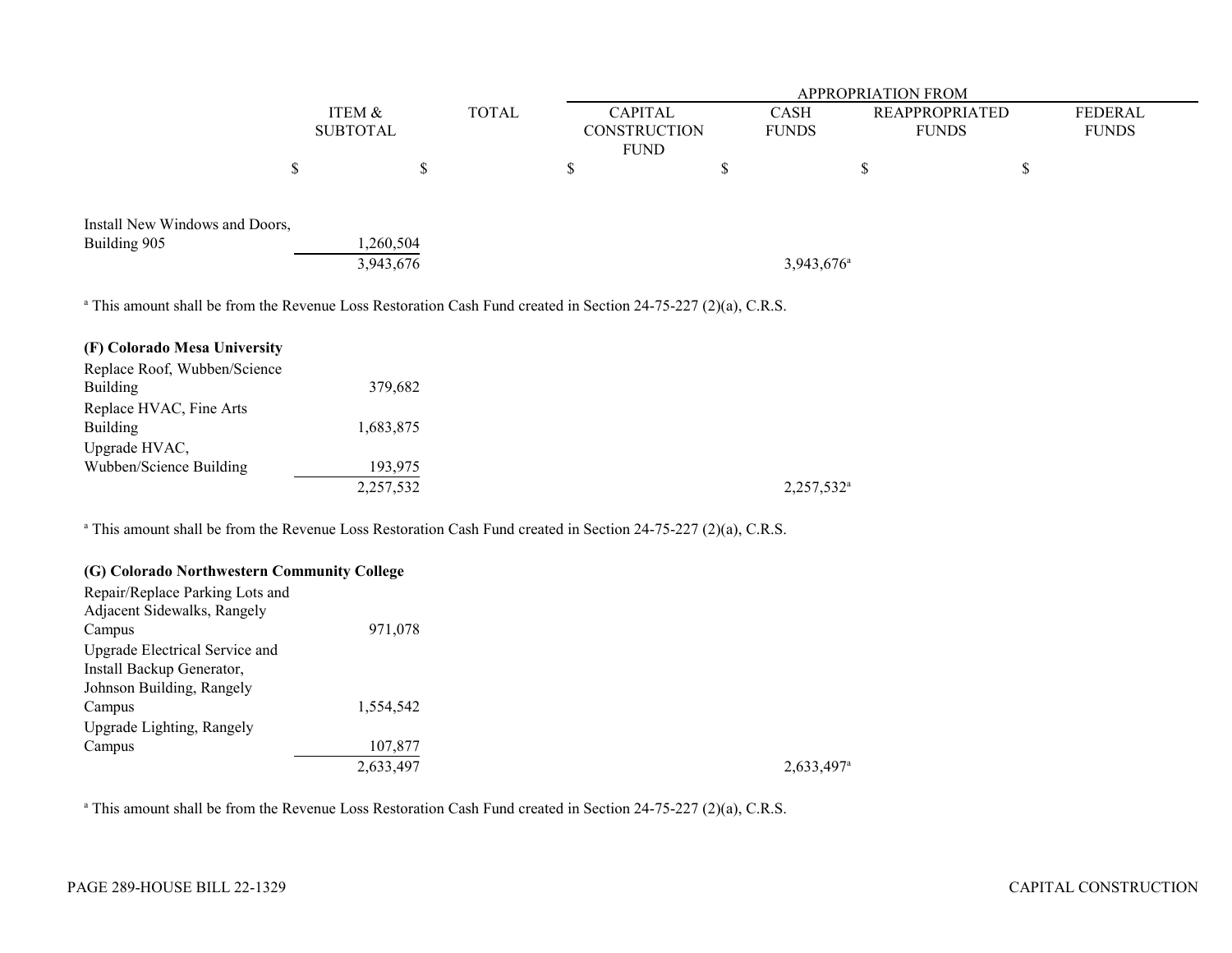|                                  |                 |              |                     |    |                          | <b>APPROPRIATION FROM</b> |                |
|----------------------------------|-----------------|--------------|---------------------|----|--------------------------|---------------------------|----------------|
|                                  | ITEM &          | <b>TOTAL</b> | <b>CAPITAL</b>      |    | <b>CASH</b>              | <b>REAPPROPRIATED</b>     | <b>FEDERAL</b> |
|                                  | <b>SUBTOTAL</b> |              | <b>CONSTRUCTION</b> |    | <b>FUNDS</b>             | <b>FUNDS</b>              | <b>FUNDS</b>   |
|                                  |                 |              | <b>FUND</b>         |    |                          |                           |                |
| \$                               | S               |              | \$                  | ъD | \$                       |                           | \$             |
|                                  |                 |              |                     |    |                          |                           |                |
| (H) Colorado School of Mines     |                 |              |                     |    |                          |                           |                |
| Remediate Campus Fall Hazards    | 547,737         |              |                     |    |                          |                           |                |
| Repair Elevators, Five Buildings | 618,036         |              |                     |    |                          |                           |                |
| Replace Hazardous Lab            |                 |              |                     |    |                          |                           |                |
| Controls, General Research Lab   |                 |              |                     |    |                          |                           |                |
| <b>Building</b>                  | 632,795         |              |                     |    | $632,795^{\circ}$        |                           |                |
| Replace Hazardous Laboratory     |                 |              |                     |    |                          |                           |                |
| <b>Exhaust Fans</b>              | 1,511,564       |              |                     |    | $1,511,564$ <sup>a</sup> |                           |                |
|                                  | 3,310,132       |              |                     |    | $3,310,132$ <sup>a</sup> |                           |                |

| (I) Colorado State University      |           |
|------------------------------------|-----------|
| Rehabilitate Irrigation Wells, San |           |
| Luis Valley Research Center        | 326,040   |
| Replace Pitkin Eastern             |           |
| Switchgear                         | 1,425,249 |
| Replace Roofs, A, D, and E         |           |
| Wings, Engineering Building        | 1,418,851 |
| <b>Upgrade Campus Exterior</b>     |           |
| Lighting                           | 610,895   |
| Upgrade Exterior ADA, Various      |           |
| Locations                          | 354,458   |
| Upgrade Fire Lane and ADA          |           |
| Accessibility, Molecular &         |           |
| Radial Biosciences Building to     |           |
| Chemistry                          | 1,464,774 |
| Upgrade Foothills Underground      |           |
| Electric, Rampart Road             | 1,995,242 |
|                                    | 7,595,509 |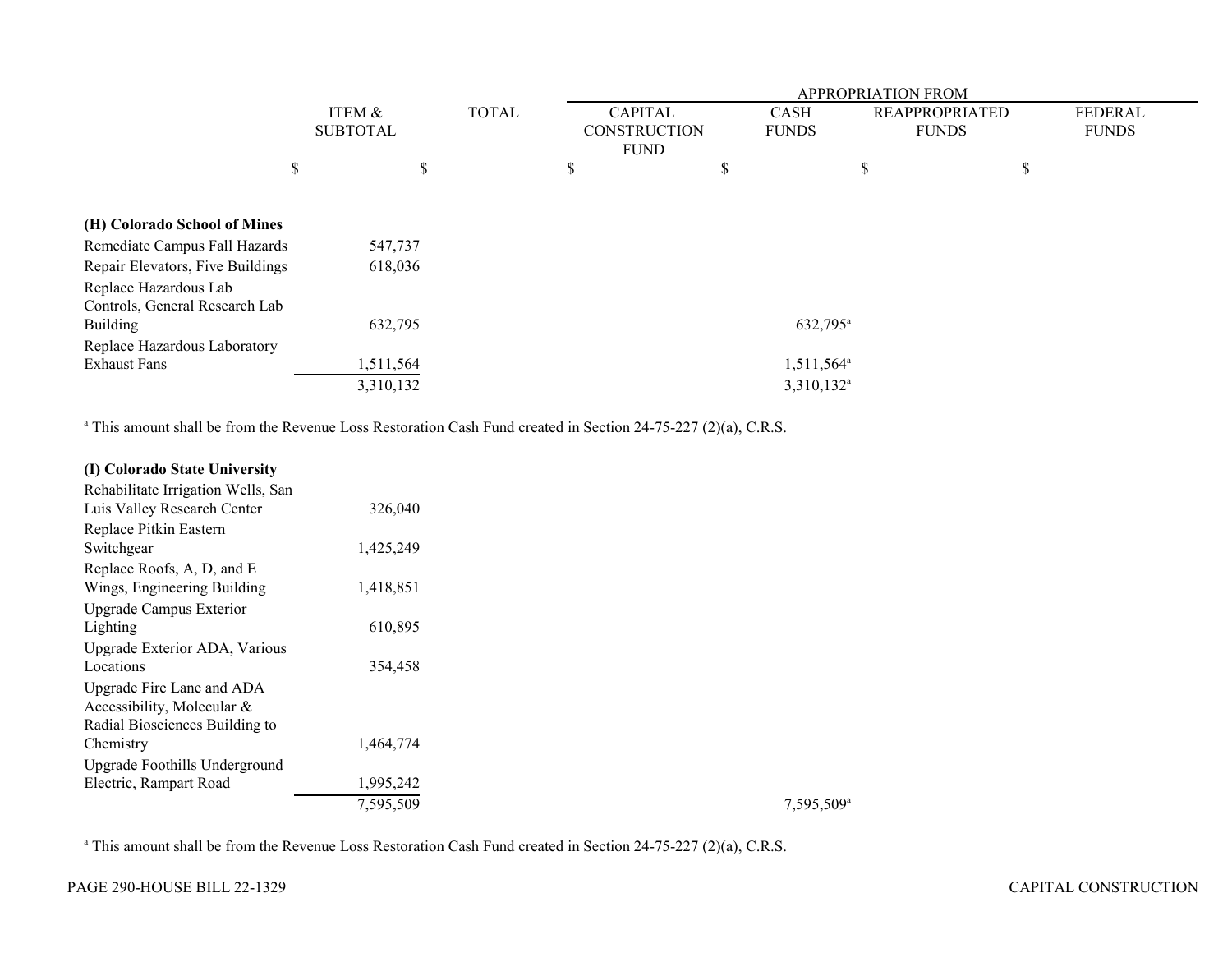|                                        |                 |              |                     |              | APPROPRIATION FROM     |                       |                |
|----------------------------------------|-----------------|--------------|---------------------|--------------|------------------------|-----------------------|----------------|
|                                        | ITEM &          | <b>TOTAL</b> | <b>CAPITAL</b>      | <b>CASH</b>  |                        | <b>REAPPROPRIATED</b> | <b>FEDERAL</b> |
|                                        | <b>SUBTOTAL</b> |              | <b>CONSTRUCTION</b> | <b>FUNDS</b> |                        | <b>FUNDS</b>          | <b>FUNDS</b>   |
|                                        |                 |              | <b>FUND</b>         |              |                        |                       |                |
| D                                      | S               |              | \$                  | ۰D           | \$                     | <sup>\$</sup>         |                |
|                                        |                 |              |                     |              |                        |                       |                |
|                                        |                 |              |                     |              |                        |                       |                |
| (J) Colorado State University - Pueblo |                 |              |                     |              |                        |                       |                |
| Replace/Upgrade Building Fire          |                 |              |                     |              |                        |                       |                |
| Alarm Equipment, Campuswide            | 480,224         |              |                     |              |                        |                       |                |
| Replace Roofs, Physical Plant,         |                 |              |                     |              |                        |                       |                |
| Heat Plant, and Music Building         | 1,384,639       |              |                     |              |                        |                       |                |
| Replace Campus Water Lines             | 924,495         |              |                     |              |                        |                       |                |
|                                        | 3,789,358       |              |                     |              | 3,789,358 <sup>a</sup> |                       |                |

| 1,432,689 |                     |
|-----------|---------------------|
| 1,014,088 |                     |
|           |                     |
| 1,532,694 |                     |
| 3,979,471 | $3.979.471^{\circ}$ |
|           |                     |

<sup>a</sup> This amount shall be from the Revenue Loss Restoration Cash Fund created in Section 24-75-227 (2)(a), C.R.S.

| (L) Front Range Community College |           |
|-----------------------------------|-----------|
| Replace Interior Mechanical       |           |
| System, Blanca Peak Building,     |           |
| Larimer Campus                    | 2,379,000 |
| Replace Roof Top Units, Blanca    |           |
| Peak Building, Larimer Campus     | 1.985,000 |
| Replace Roof Top Units, South     |           |
| Roof, Westminster Campus          | 830,000   |
|                                   | 5,194,000 |
|                                   |           |

 $5,194,000^{\circ}$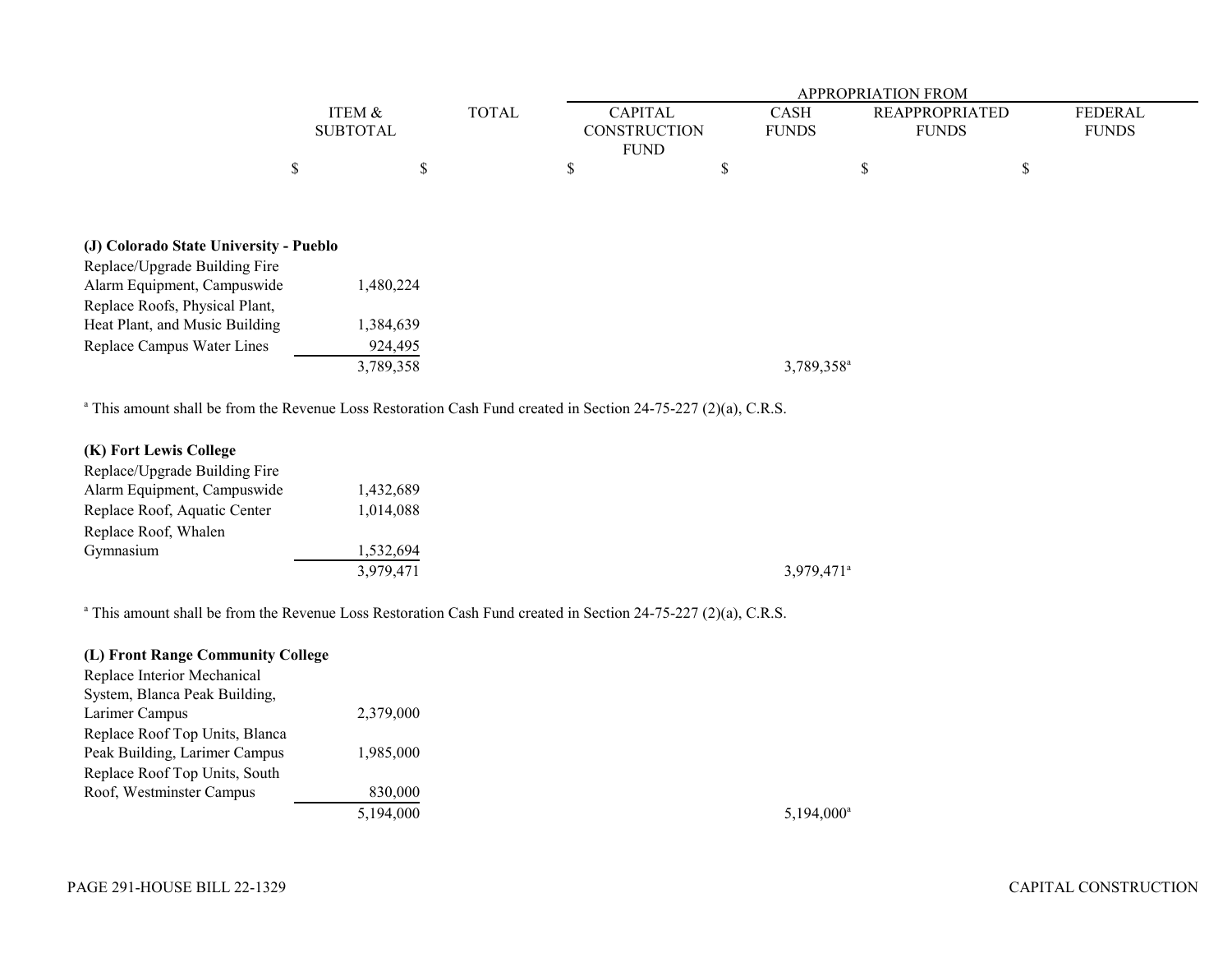|                 |       |              |              | APPROPRIATION FROM    |              |
|-----------------|-------|--------------|--------------|-----------------------|--------------|
| ITEM &          | TOTAL | CAPITAL      | <b>CASH</b>  | <b>REAPPROPRIATED</b> | FEDERAL      |
| <b>SUBTOTAL</b> |       | CONSTRUCTION | <b>FUNDS</b> | <b>FUNDS</b>          | <b>FUNDS</b> |
|                 |       | <b>FUND</b>  |              |                       |              |
|                 |       |              |              |                       |              |

<sup>a</sup> Of this amount, \$4,806,000 shall be from the Revenue Loss Restoration Cash Fund created in Section 24-75-227 (2)(a), C.R.S., and \$388,000 shall be from institutional reserves.

| (M) Lamar Community College      |                                                                                                                           |                        |
|----------------------------------|---------------------------------------------------------------------------------------------------------------------------|------------------------|
| Replace Chiller, Valves, Pipes,  |                                                                                                                           |                        |
| and Controls, Bowman Building    | 627,000                                                                                                                   |                        |
| Replace Pumps, Controls, and     |                                                                                                                           |                        |
| Valves, Campus Irrigation        |                                                                                                                           |                        |
| System                           | 525,000                                                                                                                   |                        |
|                                  | 1,152,000                                                                                                                 | 1,152,000 <sup>a</sup> |
|                                  | <sup>a</sup> This amount shall be from the Revenue Loss Restoration Cash Fund created in Section 24-75-227 (2)(a), C.R.S. |                        |
| (N) Morgan Community College     |                                                                                                                           |                        |
| Replace Roof-top Units,          |                                                                                                                           |                        |
| Cottonwood, Aspen, and Spruce    |                                                                                                                           |                        |
| Halls, and Bloedorn Center       | 1,153,423                                                                                                                 | $1,153,423^{\circ}$    |
|                                  | <sup>a</sup> This amount shall be from the Revenue Loss Restoration Cash Fund created in Section 24-75-227 (2)(a), C.R.S. |                        |
| (O) Otero Junior College         |                                                                                                                           |                        |
| Improve Campus Storm Water       |                                                                                                                           |                        |
| Flood Control                    | 779,350                                                                                                                   | 779,350 <sup>a</sup>   |
|                                  | <sup>a</sup> This amount shall be from the Revenue Loss Restoration Cash Fund created in Section 24-75-227 (2)(a), C.R.S. |                        |
| (P) Pikes Peak Community College |                                                                                                                           |                        |
| Replace Chiller, Valves, Pipes,  |                                                                                                                           |                        |
| and Controls, Bowman Building    | 1,115,826                                                                                                                 |                        |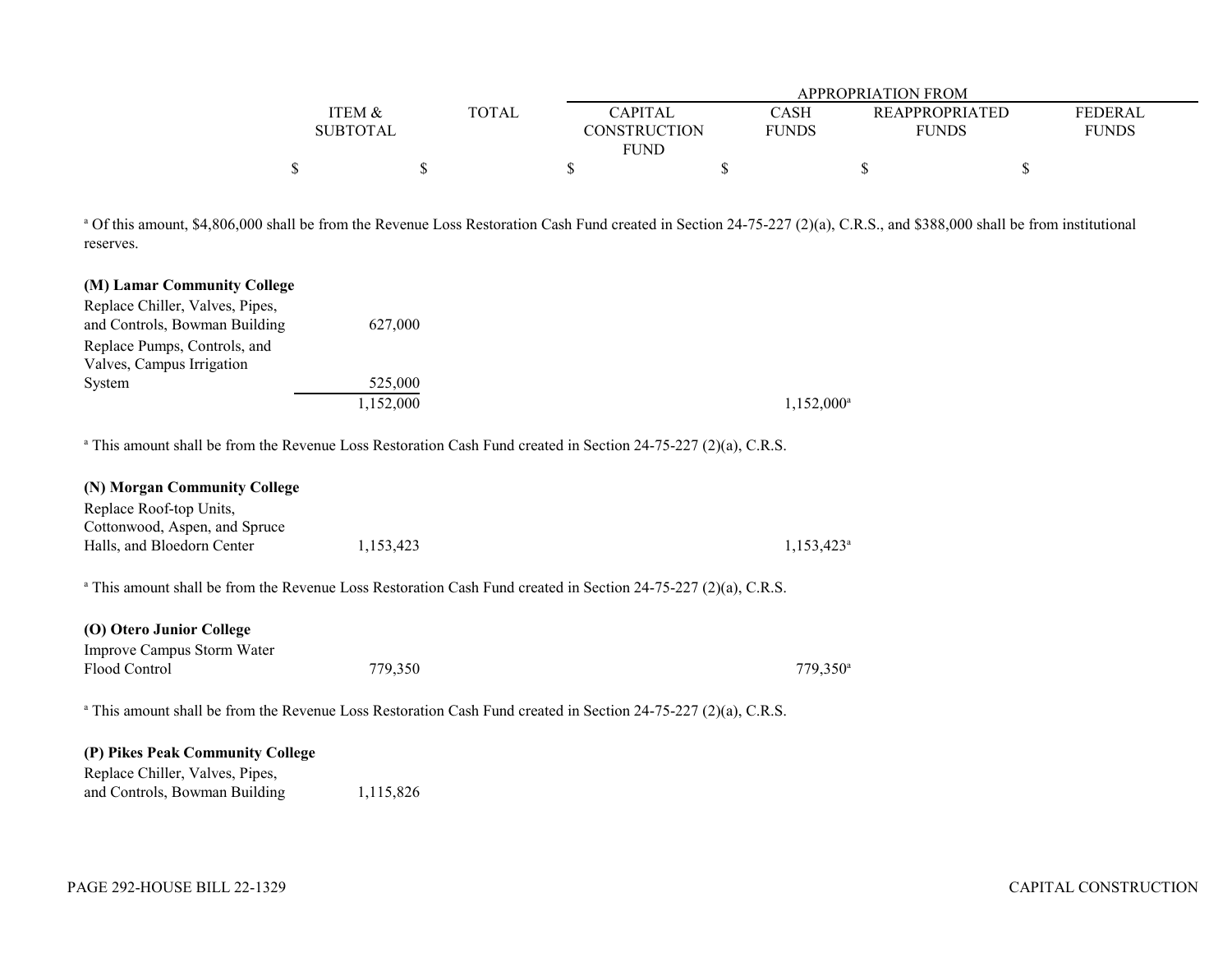|                                                                                                                           |                              |              |                                               |                        | <b>APPROPRIATION FROM</b>             |                                |
|---------------------------------------------------------------------------------------------------------------------------|------------------------------|--------------|-----------------------------------------------|------------------------|---------------------------------------|--------------------------------|
|                                                                                                                           | ITEM $\&$<br><b>SUBTOTAL</b> | <b>TOTAL</b> | <b>CAPITAL</b><br>CONSTRUCTION<br><b>FUND</b> | CASH<br><b>FUNDS</b>   | <b>REAPPROPRIATED</b><br><b>FUNDS</b> | <b>FEDERAL</b><br><b>FUNDS</b> |
|                                                                                                                           | \$<br>\$                     |              | \$                                            | \$                     | $\$$                                  | \$                             |
| Replace Pumps, Controls, and                                                                                              |                              |              |                                               |                        |                                       |                                |
| Valves, Campus Irrigation                                                                                                 |                              |              |                                               |                        |                                       |                                |
| System                                                                                                                    | 1,773,750                    |              |                                               |                        |                                       |                                |
|                                                                                                                           | 2,889,576                    |              |                                               | 2,889,576 <sup>a</sup> |                                       |                                |
| <sup>a</sup> This amount shall be from the Revenue Loss Restoration Cash Fund created in Section 24-75-227 (2)(a), C.R.S. |                              |              |                                               |                        |                                       |                                |
| (Q) Pueblo Community College                                                                                              |                              |              |                                               |                        |                                       |                                |
| Repair Exterior Walls, Gorsich                                                                                            |                              |              |                                               |                        |                                       |                                |
| <b>Advanced Technology Center</b>                                                                                         | 1,371,505                    |              |                                               |                        |                                       |                                |
| Replace Fire Suppression and                                                                                              |                              |              |                                               |                        |                                       |                                |
| Notification Panel                                                                                                        | 427,250                      |              |                                               |                        |                                       |                                |
|                                                                                                                           | 1,798,755                    |              |                                               | $1,798,755^{\circ}$    |                                       |                                |
| <sup>a</sup> This amount shall be from the Revenue Loss Restoration Cash Fund created in Section 24-75-227 (2)(a), C.R.S. |                              |              |                                               |                        |                                       |                                |
| (R) Red Rocks Community College                                                                                           |                              |              |                                               |                        |                                       |                                |
| Replace East Wing Roof,                                                                                                   |                              |              |                                               |                        |                                       |                                |
| Lakewood Campus                                                                                                           | 1,482,580                    |              |                                               | 1,482,580 <sup>a</sup> |                                       |                                |
| <sup>a</sup> This amount shall be from the Revenue Loss Restoration Cash Fund created in Section 24-75-227 (2)(a), C.R.S. |                              |              |                                               |                        |                                       |                                |
| (S) Trinidad State Junior College                                                                                         |                              |              |                                               |                        |                                       |                                |
| Install Boiler System and                                                                                                 |                              |              |                                               |                        |                                       |                                |
| <b>Upgrade Associated Building</b>                                                                                        |                              |              |                                               |                        |                                       |                                |
| Automation System, Berg                                                                                                   |                              |              |                                               |                        |                                       |                                |
| Building                                                                                                                  | 1,993,739                    |              |                                               |                        |                                       |                                |
| Install Card Access and Update                                                                                            |                              |              |                                               |                        |                                       |                                |
| Door Hardware                                                                                                             | 615,039                      |              |                                               |                        |                                       |                                |
|                                                                                                                           | 2,608,778                    |              |                                               | 2,608,778 <sup>a</sup> |                                       |                                |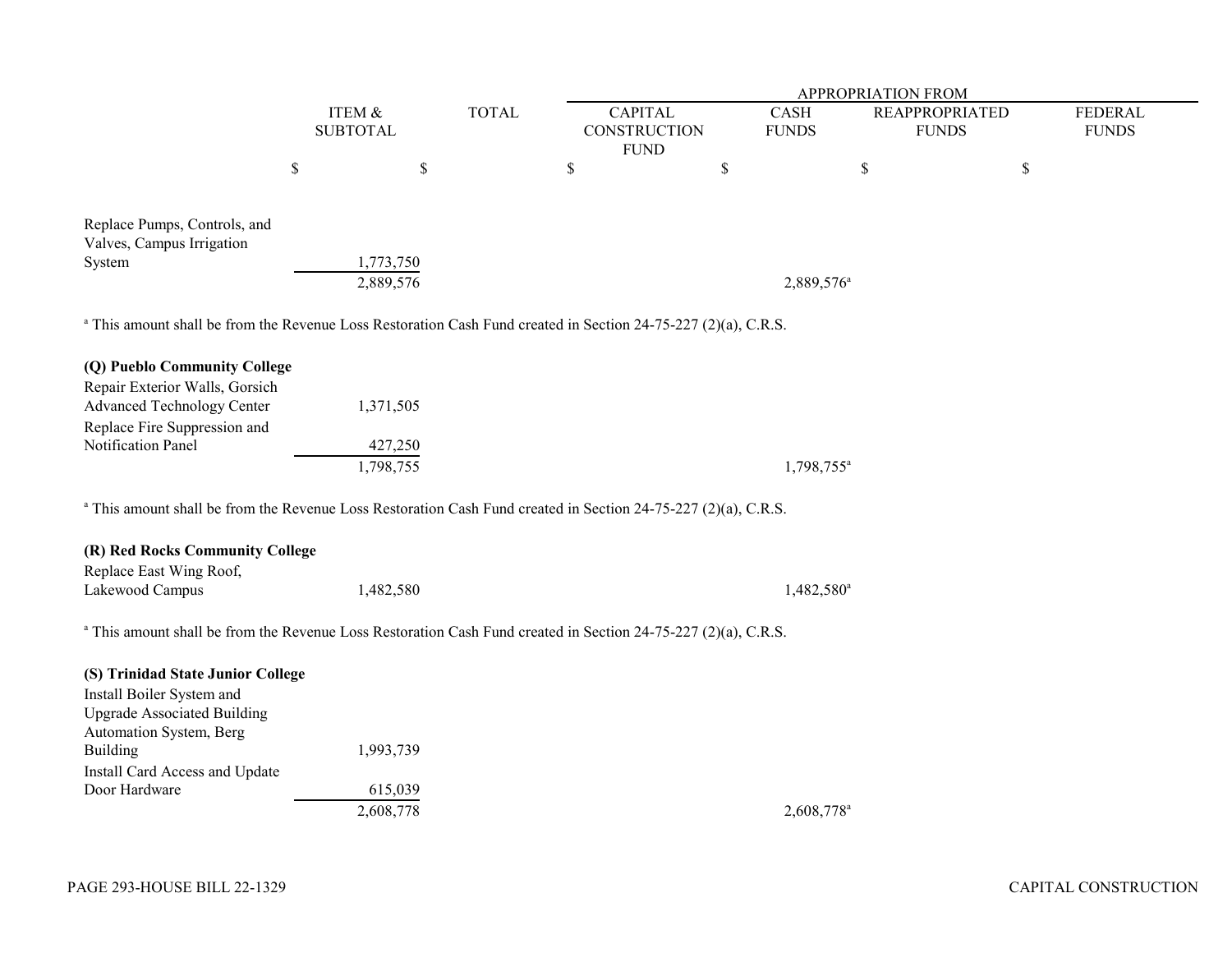|                  |              |              |       | APPROPRIATION FROM    |                |  |
|------------------|--------------|--------------|-------|-----------------------|----------------|--|
| <b>TEM &amp;</b> | <b>TOTAL</b> | CAPITAL      | CASH  | <b>REAPPROPRIATED</b> | <b>FEDERAL</b> |  |
| <b>SUBTOTAL</b>  |              | CONSTRUCTION | FUNDS | <b>FUNDS</b>          | <b>FUNDS</b>   |  |
|                  |              | <b>FUND</b>  |       |                       |                |  |
|                  |              |              |       |                       |                |  |

| (T) University of Colorado at Boulder |           |
|---------------------------------------|-----------|
| Repair Exterior Structure, Hale       |           |
| Science                               | 803,551   |
| Repair Exterior Structure, Macky      |           |
| Auditorium                            | 1,363,493 |
| Replace Heat Exchangers, Fiske,       |           |
| Porter, DLC, Regent, and              |           |
| Theater Buildings                     | 690,005   |
| Upgrade Elevators, Ramaley and        |           |
| <b>SLHS Buildings</b>                 | 851,015   |
|                                       | 3,708,064 |

<sup>a</sup> This amount shall be from the Revenue Loss Restoration Cash Fund created in Section 24-75-227 (2)(a), C.R.S.

#### **(U) University of Colorado at Colorado Springs**

| Install Fire Suppression,    |           |                          |
|------------------------------|-----------|--------------------------|
| Cragmor Hall                 | 1,058,476 |                          |
| Modernize Elevators          | 553,164   |                          |
| Replace Roof, Columbine Hall | 1,423,323 |                          |
| Upgrade HVAC Controls,       |           |                          |
| Columbine Hall               | 1,020,018 |                          |
|                              | 4,054,981 | $4,054,981$ <sup>a</sup> |

<sup>a</sup> This amount shall be from the Revenue Loss Restoration Cash Fund created in Section 24-75-227 (2)(a), C.R.S.

#### **(V) University of Colorado Denver**

Improve Heating System, Building 500 970,439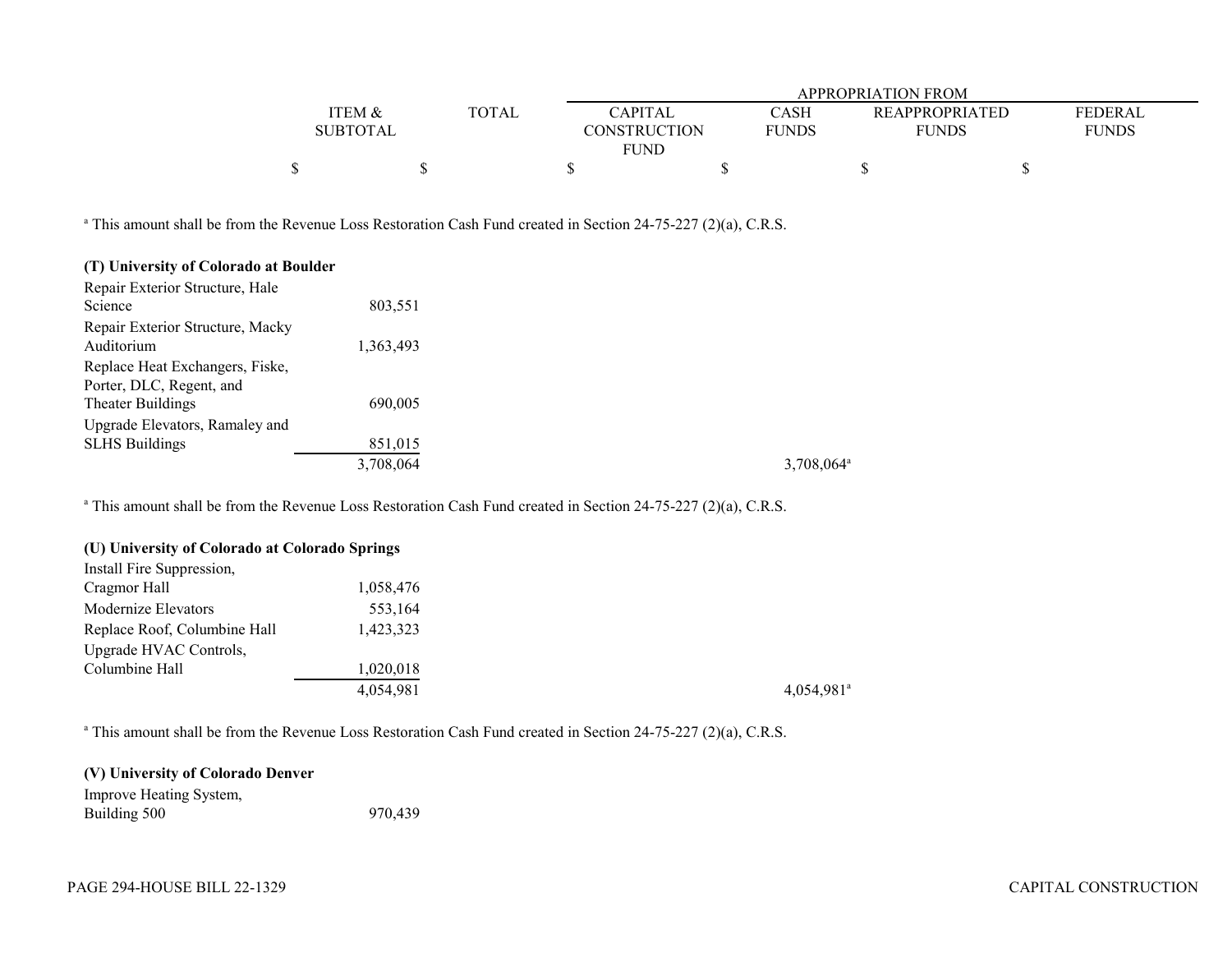|                 |              | <b>APPROPRIATION FROM</b> |   |                        |                       |                |  |
|-----------------|--------------|---------------------------|---|------------------------|-----------------------|----------------|--|
| ITEM &          | <b>TOTAL</b> | <b>CAPITAL</b>            |   |                        | <b>REAPPROPRIATED</b> | <b>FEDERAL</b> |  |
| <b>SUBTOTAL</b> |              | <b>CONSTRUCTION</b>       |   |                        | <b>FUNDS</b>          | <b>FUNDS</b>   |  |
|                 |              | <b>FUND</b>               |   |                        |                       |                |  |
| \$              |              | \$                        | D |                        |                       | Φ<br>P         |  |
|                 |              |                           |   |                        |                       |                |  |
|                 |              |                           |   |                        |                       |                |  |
| 1,280,513       |              |                           |   |                        |                       |                |  |
|                 |              |                           |   |                        |                       |                |  |
| 1,505,441       |              |                           |   |                        |                       |                |  |
|                 |              |                           |   |                        |                       |                |  |
| 1,742,483       |              |                           |   |                        |                       |                |  |
|                 |              |                           |   |                        |                       |                |  |
| ,209,056        |              |                           |   |                        |                       |                |  |
| 6,707,932       |              |                           |   | 6,707,932 <sup>a</sup> |                       |                |  |
|                 |              |                           |   |                        | CASH<br><b>FUNDS</b>  | \$             |  |

| (W) University of Northern Colorado |           |                          |
|-------------------------------------|-----------|--------------------------|
| Install Fire Sprinklers, Arts       |           |                          |
| Annex Addition                      | 242,722   |                          |
| Replace Roof, Butler Hancock        | 1,429,785 |                          |
|                                     | 1.672.507 | $1.672.507$ <sup>a</sup> |

<sup>a</sup> This amount shall be from the Revenue Loss Restoration Cash Fund created in Section 24-75-227 (2)(a), C.R.S.

| (X) Western Colorado University |           |                        |
|---------------------------------|-----------|------------------------|
| Upgrade Lighting for Security   |           |                        |
| and Efficiency                  | 1.868.581 | 1.868.581 <sup>a</sup> |

<sup>a</sup> This amount shall be from the Revenue Loss Restoration Cash Fund created in Section 24-75-227 (2)(a), C.R.S.

73,880,380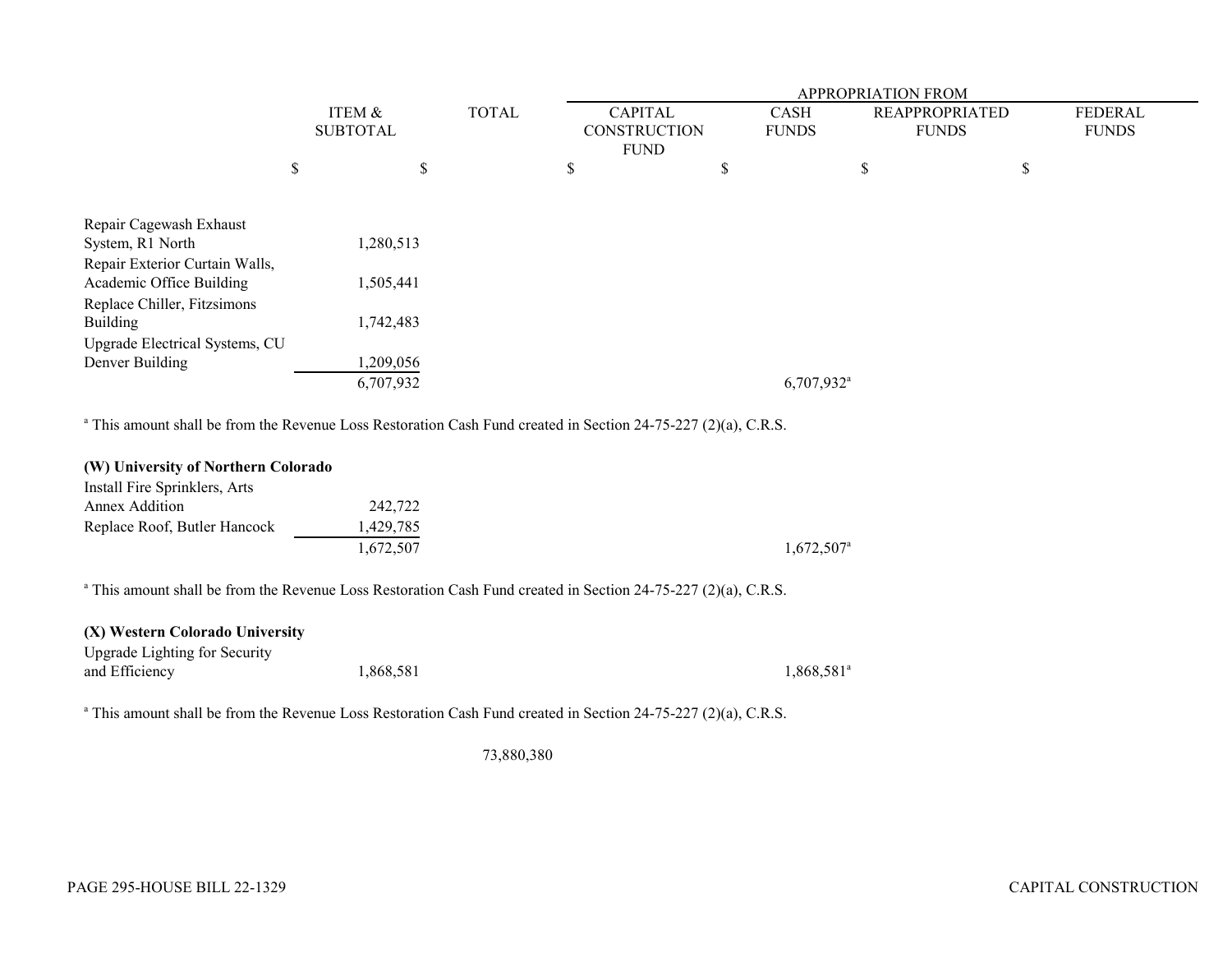|                                                                                                                           |                 |               | <b>APPROPRIATION FROM</b> |                        |                       |                |  |
|---------------------------------------------------------------------------------------------------------------------------|-----------------|---------------|---------------------------|------------------------|-----------------------|----------------|--|
|                                                                                                                           | ITEM &          | <b>TOTAL</b>  | <b>CAPITAL</b>            | <b>CASH</b>            | <b>REAPPROPRIATED</b> | <b>FEDERAL</b> |  |
|                                                                                                                           | <b>SUBTOTAL</b> |               | <b>CONSTRUCTION</b>       | <b>FUNDS</b>           | <b>FUNDS</b>          | <b>FUNDS</b>   |  |
|                                                                                                                           |                 |               | <b>FUND</b>               |                        |                       |                |  |
|                                                                                                                           | $\mathbb S$     | \$            | \$                        | \$                     | \$                    | $\$$           |  |
|                                                                                                                           |                 |               |                           |                        |                       |                |  |
| <b>TOTALS PART I</b>                                                                                                      |                 |               |                           |                        |                       |                |  |
| (CONTROLLED                                                                                                               |                 |               |                           |                        |                       |                |  |
| <b>MAINTENANCE</b> )                                                                                                      |                 | \$115,055,040 |                           | \$113,289,710          |                       | \$1,765,330    |  |
|                                                                                                                           |                 |               |                           |                        |                       |                |  |
|                                                                                                                           |                 |               |                           |                        |                       |                |  |
|                                                                                                                           |                 |               | <b>PART II</b>            |                        |                       |                |  |
|                                                                                                                           |                 |               | <b>STATE AGENCIES</b>     |                        |                       |                |  |
|                                                                                                                           |                 |               |                           |                        |                       |                |  |
| (1) CAPITAL RENEWAL AND RECAPITALIZATION                                                                                  |                 |               |                           |                        |                       |                |  |
| (A) Department of Agriculture<br>Replace Roof, HVAC, and                                                                  |                 |               |                           |                        |                       |                |  |
| Windows at Palace of                                                                                                      |                 |               |                           |                        |                       |                |  |
| Agriculture (Capital Renewal)                                                                                             | 5,278,877       |               |                           | 5,278,877 <sup>a</sup> |                       |                |  |
|                                                                                                                           |                 |               |                           |                        |                       |                |  |
| <sup>a</sup> This amount shall be from the Revenue Loss Restoration Cash Fund created in Section 24-75-227 (2)(a), C.R.S. |                 |               |                           |                        |                       |                |  |
|                                                                                                                           |                 |               |                           |                        |                       |                |  |
| (B) Department of Corrections                                                                                             |                 |               |                           |                        |                       |                |  |

| Utility Water Lines Replacement, |           |
|----------------------------------|-----------|
| Arkansas Valley Correctional     |           |
| Facility (Capital Renewal)       | 9,539,209 |
| Kitchen Renovation, Sterling     |           |
| Correctional Facility (Capital   |           |
| Renewal)                         | 2,800,000 |
| Water Tank Repair and            |           |
| Replacement, East Cañon City     |           |
| Prison Complex (Capital          |           |
| Renewal)                         | 5.349.710 |
| Sanitary Sewer Line              |           |
| Replacement, Buena Vista         |           |
| Correctional Facility (Capital   |           |
| Renewal)                         | 2,324,904 |
|                                  |           |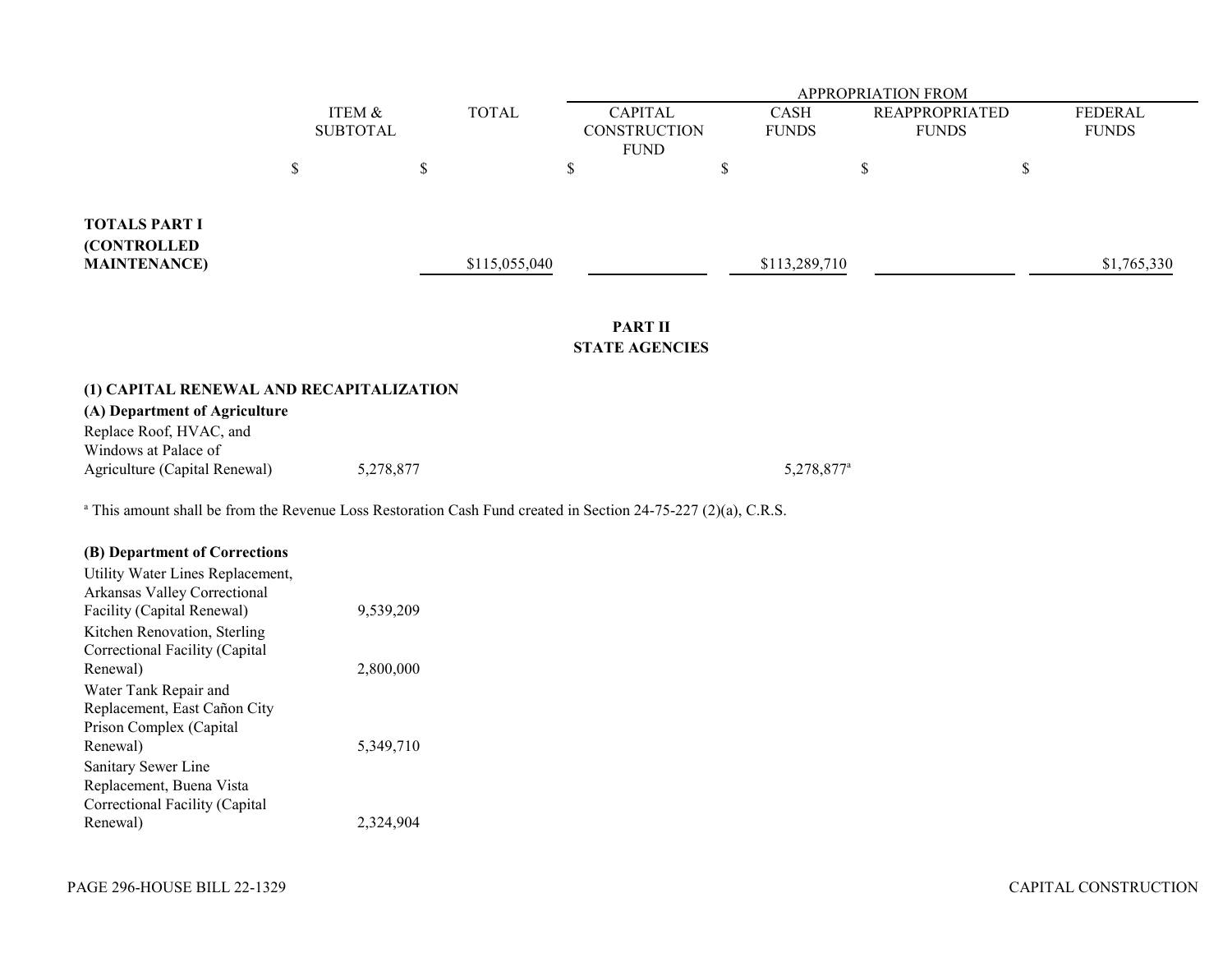|                                                                                                                                                                       |                           |              | APPROPRIATION FROM                            |    |                             |                                       |                                |  |  |
|-----------------------------------------------------------------------------------------------------------------------------------------------------------------------|---------------------------|--------------|-----------------------------------------------|----|-----------------------------|---------------------------------------|--------------------------------|--|--|
|                                                                                                                                                                       | ITEM &<br><b>SUBTOTAL</b> | <b>TOTAL</b> | <b>CAPITAL</b><br>CONSTRUCTION<br><b>FUND</b> |    | <b>CASH</b><br><b>FUNDS</b> | <b>REAPPROPRIATED</b><br><b>FUNDS</b> | <b>FEDERAL</b><br><b>FUNDS</b> |  |  |
| $\boldsymbol{\mathsf{S}}$                                                                                                                                             | \$                        |              | $\$$                                          | \$ |                             | \$                                    | \$                             |  |  |
| Critical Living Unit<br>Shower/Drain and Toilet Room<br>Improvements, Arkansas Valley<br>Correctional Facility (Capital                                               |                           |              |                                               |    |                             |                                       |                                |  |  |
| Renewal)                                                                                                                                                              | 12,402,937<br>32,416,760  |              |                                               |    |                             |                                       |                                |  |  |
|                                                                                                                                                                       |                           |              |                                               |    | 32,416,760 <sup>a</sup>     |                                       |                                |  |  |
| <sup>a</sup> This amount shall be from the Revenue Loss Restoration Cash Fund created in Section 24-75-227 (2)(a), C.R.S.                                             |                           |              |                                               |    |                             |                                       |                                |  |  |
| (C) Department of Education                                                                                                                                           |                           |              |                                               |    |                             |                                       |                                |  |  |
| <b>State Board Room Renovation</b>                                                                                                                                    | 1,774,654                 |              |                                               |    | 1,774,654 <sup>a</sup>      |                                       |                                |  |  |
| <sup>a</sup> This amount shall be from the Revenue Loss Restoration Cash Fund created in Section 24-75-227 (2)(a), C.R.S.                                             |                           |              |                                               |    |                             |                                       |                                |  |  |
| (D) Department of Higher Education                                                                                                                                    |                           |              |                                               |    |                             |                                       |                                |  |  |
| (1) History Colorado<br>Georgetown Loop Preservation                                                                                                                  |                           |              |                                               |    |                             |                                       |                                |  |  |
| Projects                                                                                                                                                              | 385,000                   |              |                                               |    | 385,000 <sup>a</sup>        |                                       |                                |  |  |
| <sup>a</sup> This amount shall be from the Museum and Preservation Operations Account of the State Historical Fund created in Section 44-30-1201 (5)(c)(I)(B), C.R.S. |                           |              |                                               |    |                             |                                       |                                |  |  |
| (E) Department of Human Services                                                                                                                                      |                           |              |                                               |    |                             |                                       |                                |  |  |
| Campus Utility Infrastructure,                                                                                                                                        |                           |              |                                               |    |                             |                                       |                                |  |  |
| Colorado Mental Health Institute                                                                                                                                      |                           |              |                                               |    |                             |                                       |                                |  |  |
| at Fort Logan (Capital Renewal)<br>Campus Utility Infrastructure,                                                                                                     | 19,114,483                |              |                                               |    | 19,114,483 <sup>a</sup>     |                                       |                                |  |  |
| Colorado Mental Health Institute                                                                                                                                      |                           |              |                                               |    |                             |                                       |                                |  |  |
| at Pueblo (Capital Renewal)                                                                                                                                           | 10,682,004                |              |                                               |    | $10,682,004^{\circ}$        |                                       |                                |  |  |
|                                                                                                                                                                       |                           |              |                                               |    |                             |                                       |                                |  |  |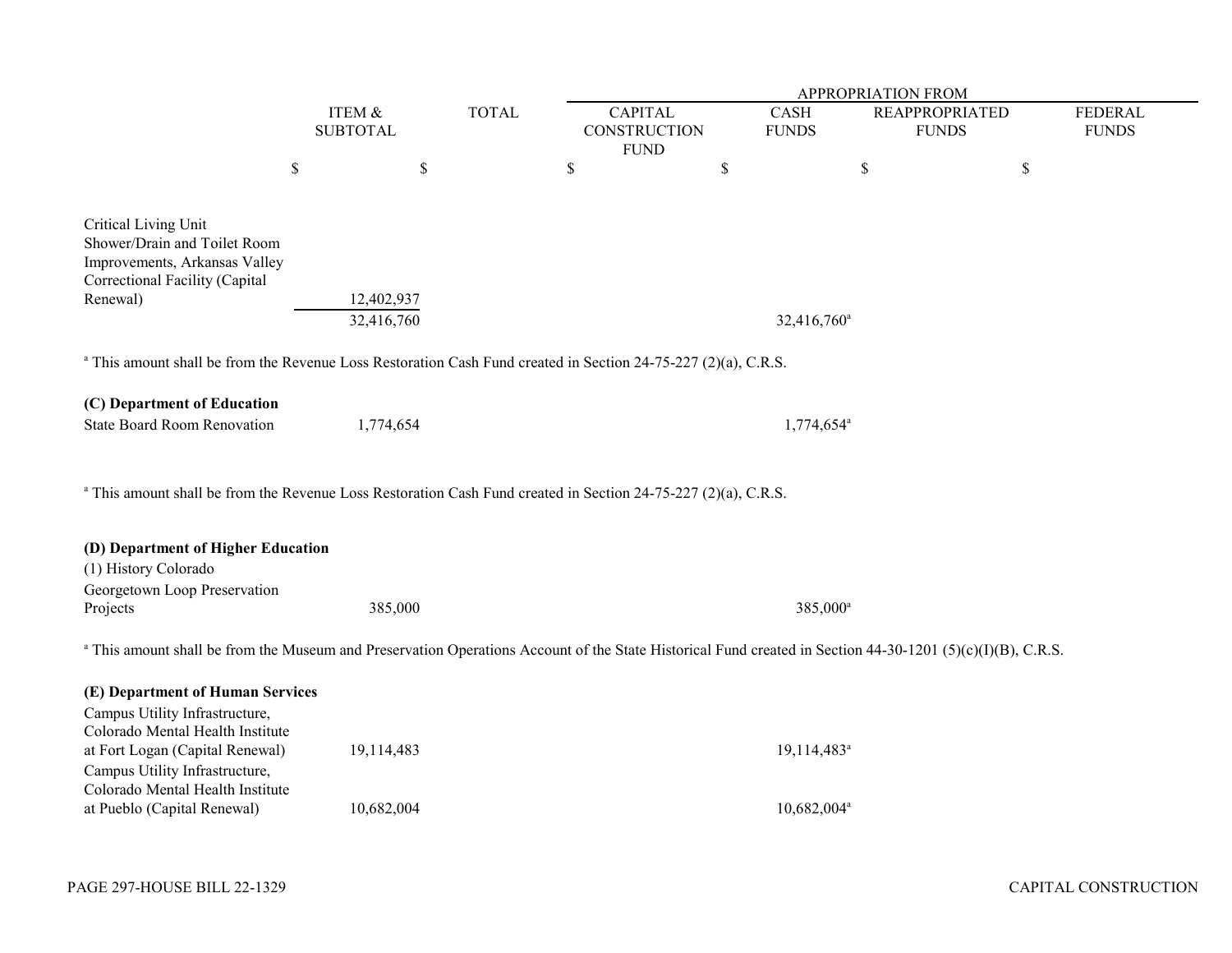|                                                          |                           |              | <b>APPROPRIATION FROM</b>                            |                             |                                       |                                |  |  |
|----------------------------------------------------------|---------------------------|--------------|------------------------------------------------------|-----------------------------|---------------------------------------|--------------------------------|--|--|
|                                                          | ITEM &<br><b>SUBTOTAL</b> | <b>TOTAL</b> | <b>CAPITAL</b><br><b>CONSTRUCTION</b><br><b>FUND</b> | <b>CASH</b><br><b>FUNDS</b> | <b>REAPPROPRIATED</b><br><b>FUNDS</b> | <b>FEDERAL</b><br><b>FUNDS</b> |  |  |
|                                                          | \$<br>\$                  |              | \$                                                   | \$                          | \$                                    | \$                             |  |  |
| HVAC Replacement in Four                                 |                           |              |                                                      |                             |                                       |                                |  |  |
| Buildings, Colorado Mental<br>Health Institute at Pueblo |                           |              |                                                      |                             |                                       |                                |  |  |
| (Capital Renewal)                                        | 17,559,780                |              |                                                      | $17,559,780^{\circ}$        |                                       |                                |  |  |
| Suicide Risk Mitigation                                  |                           |              |                                                      |                             |                                       |                                |  |  |
| Continuation, Colorado Mental                            |                           |              |                                                      |                             |                                       |                                |  |  |
| Health Institute at Pueblo                               | 5,123,993                 |              |                                                      | 5,123,993 <sup>a</sup>      |                                       |                                |  |  |
| Office of Behavioral Health                              |                           |              |                                                      |                             |                                       |                                |  |  |
| <b>Transitional Housing</b>                              | 2,341,663                 |              |                                                      | $2,341,663^a$               |                                       |                                |  |  |
| Depreciation Fund Capital                                |                           |              |                                                      |                             |                                       |                                |  |  |
| Improvements                                             | 1,037,372                 |              |                                                      | $1,037,372^b$               |                                       |                                |  |  |
|                                                          | 55,859,295                |              |                                                      |                             |                                       |                                |  |  |

<sup>b</sup> This amount shall be from the Regional Center Depreciation Account in the Capital Construction Fund, created in Section 24-75-302 (3.8)(a), C.R.S.

#### **(F) Department of Natural Resources**

(1) Division of Parks and Wildlife Infrastructure and Real Property Maintenance  $46,502,450$ 

<sup>a</sup> Of this amount, \$44,202,450 shall be from the Wildlife Cash Fund created in Section 33-1-112 (1)(a), C.R.S., \$2,000,000 shall be from the Parks and Outdoor Recreation Cash Fund created in Section 33-10-111 (1), C.R.S., and \$300,000 shall be from the Highway Users Tax Fund created in Section 43-4-201 (1)(a), C.R.S., and appropriated pursuant to Section 33-10-111 (4), C.R.S.

## **(G) Department of Transportation**

Highway Construction Projects 500,000 500,000

142,717,036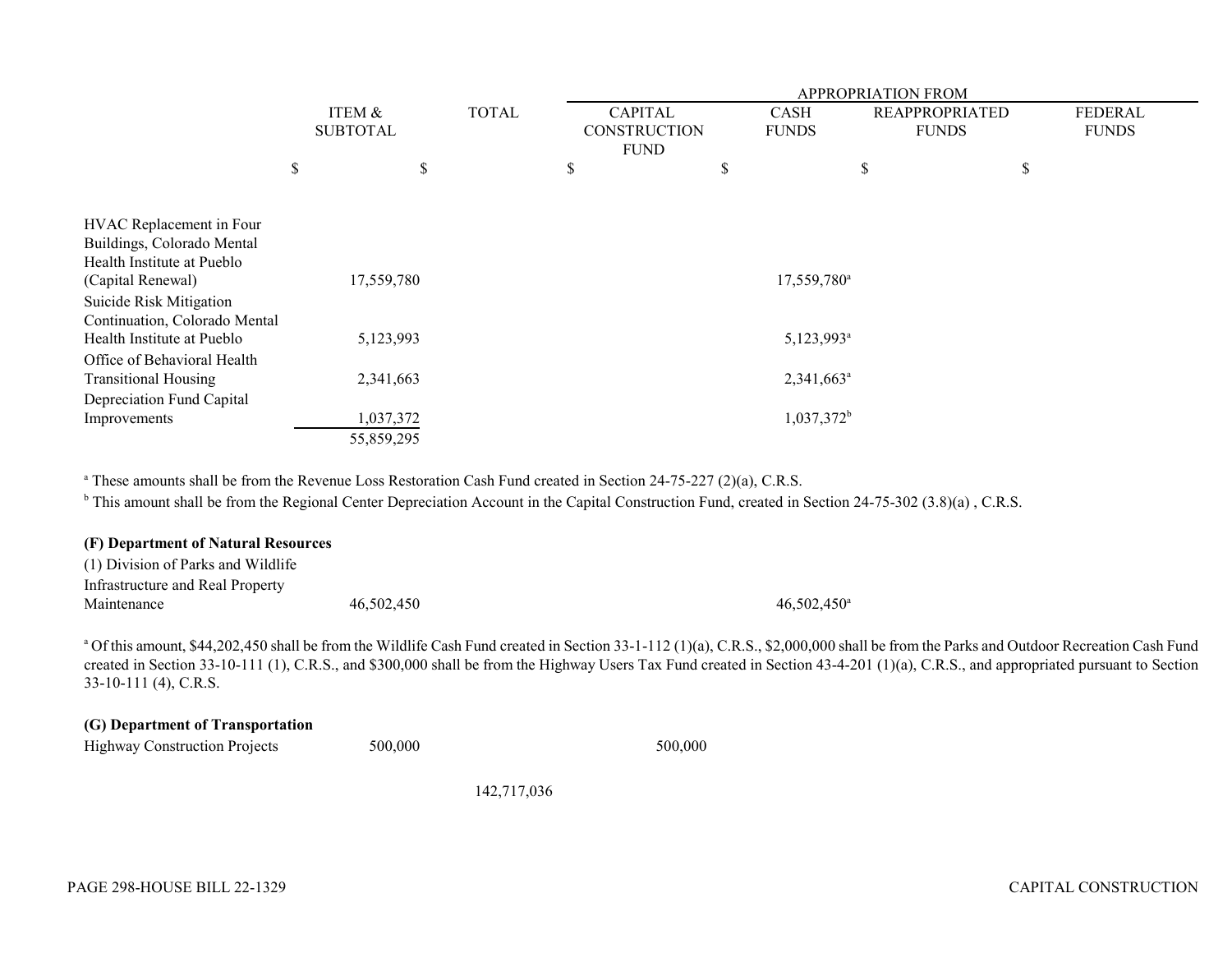|                                                                                                                                                     |                           |            |               |                                         |                                               |                             | APPROPRIATION FROM                    |                                |
|-----------------------------------------------------------------------------------------------------------------------------------------------------|---------------------------|------------|---------------|-----------------------------------------|-----------------------------------------------|-----------------------------|---------------------------------------|--------------------------------|
|                                                                                                                                                     | ITEM &<br><b>SUBTOTAL</b> |            | <b>TOTAL</b>  |                                         | <b>CAPITAL</b><br>CONSTRUCTION<br><b>FUND</b> | <b>CASH</b><br><b>FUNDS</b> | <b>REAPPROPRIATED</b><br><b>FUNDS</b> | <b>FEDERAL</b><br><b>FUNDS</b> |
|                                                                                                                                                     | \$                        | $\$$       |               | $\mathbb S$                             |                                               | \$                          | $\mathbb S$                           | \$                             |
| (2) CAPITAL EXPANSION<br>(A) Department of Natural Resources<br>(1) Division of Parks and Wildlife<br>Property Acquisition and<br>Improvements      |                           | 11,000,000 |               |                                         |                                               | $11,000,000$ <sup>a</sup>   |                                       |                                |
| $\alpha$ This amount shall be from the Wildlife Cash Fund created in Section 33-1-112 (1)(a), C.R.S.                                                |                           |            |               |                                         |                                               |                             |                                       |                                |
|                                                                                                                                                     |                           |            | 11,000,000    |                                         |                                               |                             |                                       |                                |
|                                                                                                                                                     |                           |            |               |                                         |                                               |                             |                                       |                                |
| <b>TOTALS PART II</b>                                                                                                                               |                           |            |               |                                         |                                               |                             |                                       |                                |
| (STATE AGENCIES)                                                                                                                                    |                           |            | \$153,717,036 |                                         | \$500,000                                     | \$153,217,036               |                                       |                                |
|                                                                                                                                                     |                           |            |               | <b>INSTITUTIONS OF HIGHER EDUCATION</b> | <b>PART III</b>                               |                             |                                       |                                |
| (1) CAPITAL RENEWAL AND RECAPITALIZATION<br>(A) Auraria Higher Education Center<br>Critical Campus-wide Building<br><b>Envelope and Energy Code</b> |                           |            |               |                                         |                                               |                             |                                       |                                |
| Deficiencies (Capital Renewal)                                                                                                                      |                           | 22,147,382 |               |                                         |                                               | 22,147,382 <sup>a</sup>     |                                       |                                |
| <sup>a</sup> This amount shall be from the Revenue Loss Restoration Cash Fund created in Section 24-75-227 (2)(a), C.R.S.                           |                           |            |               |                                         |                                               |                             |                                       |                                |
| (B) Fort Lewis College<br>Berndt Hall 300s (Capital<br>Renewal)                                                                                     |                           | 4,421,473  |               |                                         |                                               | 4,421,473 <sup>a</sup>      |                                       |                                |
|                                                                                                                                                     |                           |            |               |                                         |                                               |                             |                                       |                                |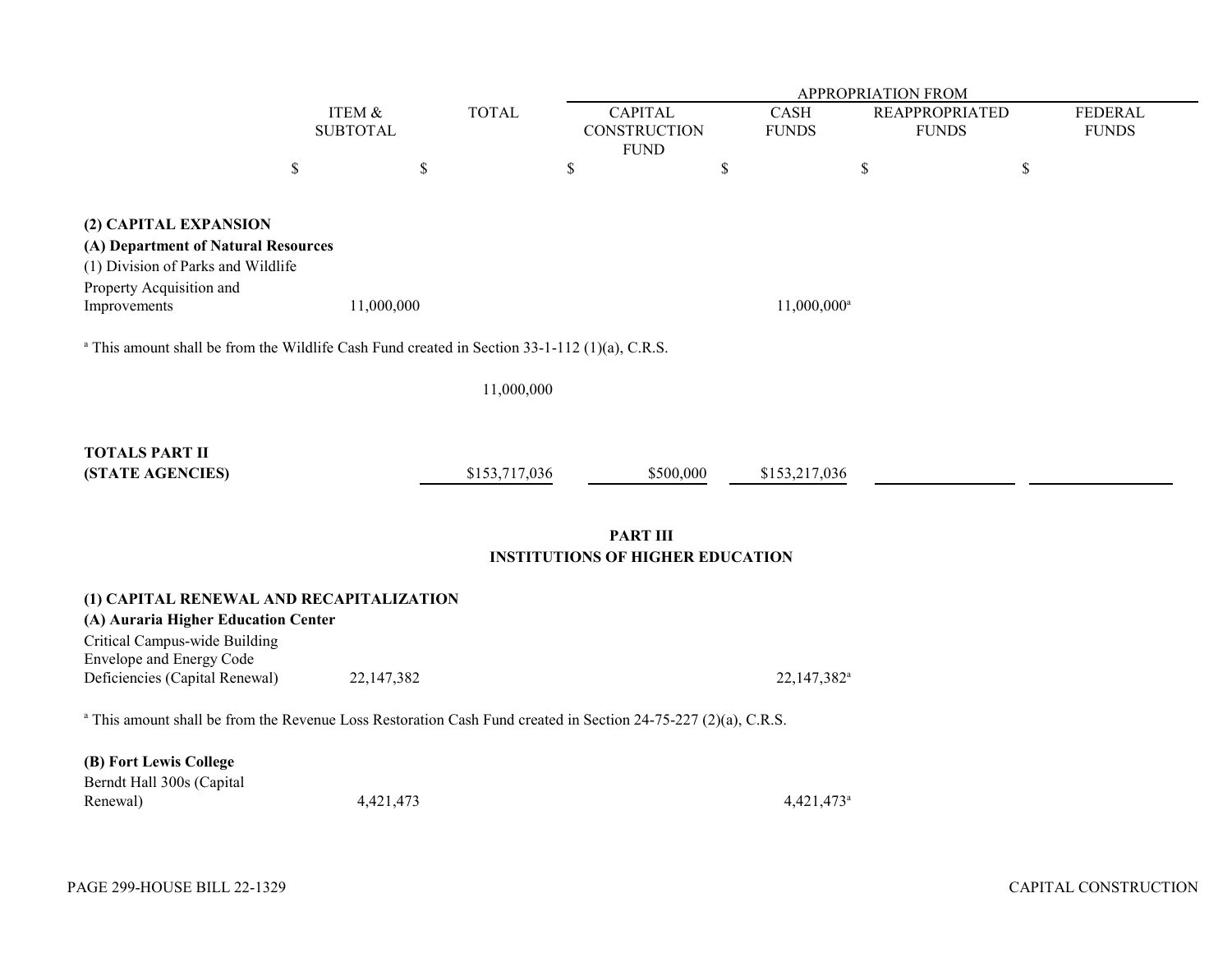|          |              |                     | APPROPRIATION FROM |                       |         |  |  |  |  |
|----------|--------------|---------------------|--------------------|-----------------------|---------|--|--|--|--|
| ITEM &   | <b>TOTAL</b> | <b>CAPITAL</b>      | <b>CASH</b>        | <b>REAPPROPRIATED</b> | FEDERAL |  |  |  |  |
| SUBTOTAL |              | <b>CONSTRUCTION</b> | <b>FUNDS</b>       | <b>FUNDS</b>          | FUNDS   |  |  |  |  |
|          |              | FUND                |                    |                       |         |  |  |  |  |
|          |              |                     |                    |                       |         |  |  |  |  |

<sup>a</sup> Of this amount, \$4,200,399 shall be from the Revenue Loss Restoration Cash Fund created in Section 24-75-227 (2)(a), C.R.S., and \$221,074 shall be from institutional reserves.

| (C) Lamar Community College<br><b>Bowman Building Renovation</b> |                                                                                                                           |                         |
|------------------------------------------------------------------|---------------------------------------------------------------------------------------------------------------------------|-------------------------|
| (Capital Renewal)                                                | 3,944,152                                                                                                                 | 3,944,152 <sup>a</sup>  |
|                                                                  | <sup>a</sup> This amount shall be from the Revenue Loss Restoration Cash Fund created in Section 24-75-227 (2)(a), C.R.S. |                         |
| (D) Pueblo Community College                                     |                                                                                                                           |                         |
| Health Science Consolidation                                     | 6,300,000                                                                                                                 | $6,300,000^{\circ}$     |
|                                                                  | <sup>a</sup> This amount shall be from the Revenue Loss Restoration Cash Fund created in Section 24-75-227 (2)(a), C.R.S. |                         |
| (E) Trinidad State Junior College                                |                                                                                                                           |                         |
| Freudenthal Library Renovation                                   | 1,165,125                                                                                                                 | $1,165,125^{\circ}$     |
|                                                                  | <sup>a</sup> This amount shall be from the Revenue Loss Restoration Cash Fund created in Section 24-75-227 (2)(a), C.R.S. |                         |
| (F) University of Colorado at Boulder                            |                                                                                                                           |                         |
| Hellems Arts and Sciences<br><b>Building Renovation and Mary</b> |                                                                                                                           |                         |
| <b>Rippon Outdoor Theatre</b>                                    |                                                                                                                           |                         |
| Renovation                                                       | 27,170,095                                                                                                                | 27,170,095 <sup>a</sup> |
|                                                                  |                                                                                                                           |                         |

<sup>a</sup> Of this amount, \$10,868,038 shall be from the Revenue Loss Restoration Cash Fund created in Section 24-75-227 (2)(a), C.R.S., and \$16,302,057 shall be from a mix of debt and capital reserves.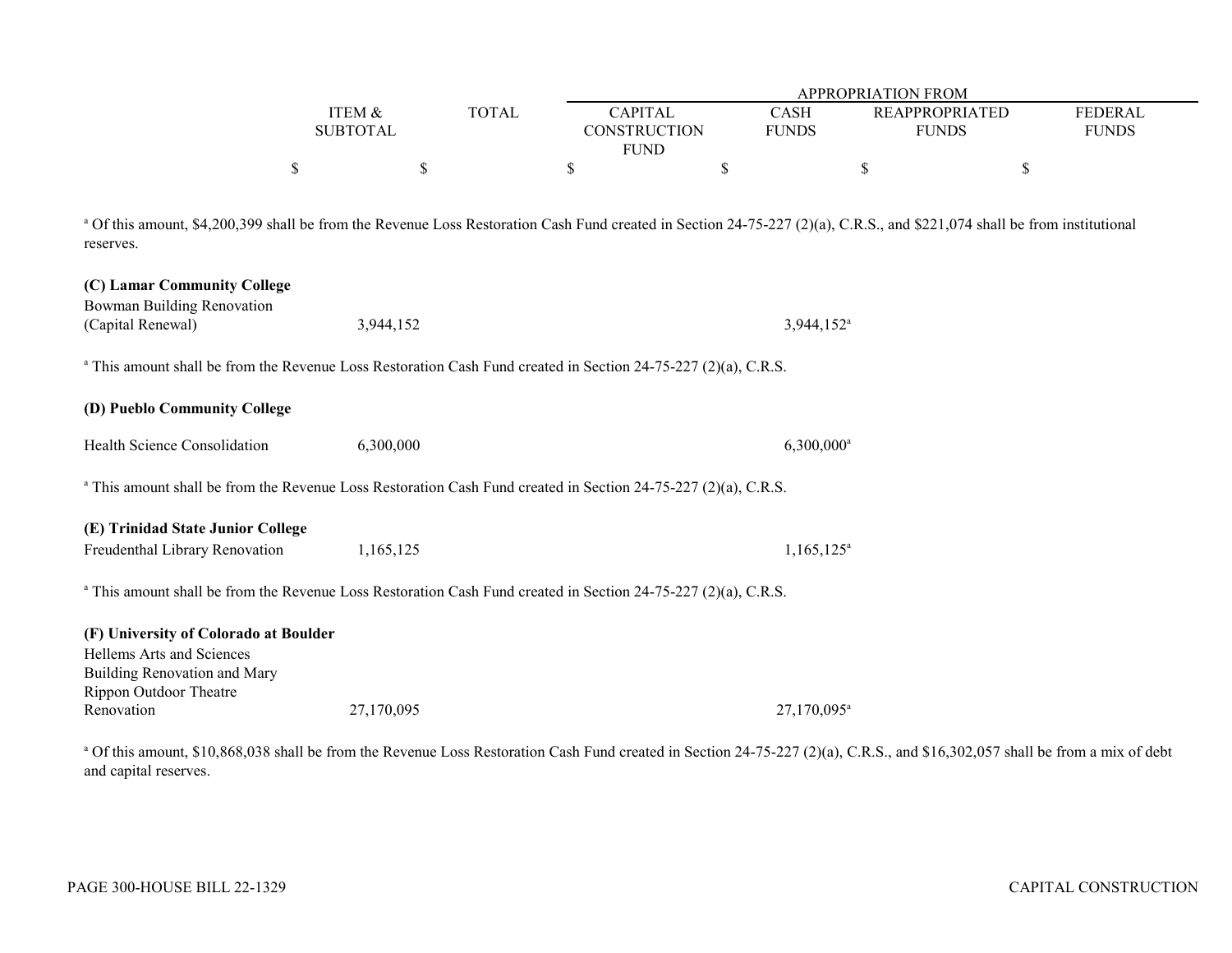|                                                                                                                                                                                                         |                 |              | APPROPRIATION FROM |                         |                       |                |  |  |
|---------------------------------------------------------------------------------------------------------------------------------------------------------------------------------------------------------|-----------------|--------------|--------------------|-------------------------|-----------------------|----------------|--|--|
|                                                                                                                                                                                                         | ITEM &          | <b>TOTAL</b> | <b>CAPITAL</b>     | <b>CASH</b>             | <b>REAPPROPRIATED</b> | <b>FEDERAL</b> |  |  |
|                                                                                                                                                                                                         | <b>SUBTOTAL</b> |              | CONSTRUCTION       | <b>FUNDS</b>            | <b>FUNDS</b>          | <b>FUNDS</b>   |  |  |
| $\boldsymbol{\mathbb{S}}$                                                                                                                                                                               | \$              |              | <b>FUND</b><br>\$  | \$                      | $\$$                  | \$             |  |  |
|                                                                                                                                                                                                         |                 |              |                    |                         |                       |                |  |  |
|                                                                                                                                                                                                         |                 |              |                    |                         |                       |                |  |  |
| (G) University of Northern Colorado<br>Gray Hall Mechanical Systems                                                                                                                                     |                 |              |                    |                         |                       |                |  |  |
| Improvements (Capital Renewal)                                                                                                                                                                          | 4,586,656       |              |                    | 4,586,656 <sup>a</sup>  |                       |                |  |  |
|                                                                                                                                                                                                         |                 |              |                    |                         |                       |                |  |  |
|                                                                                                                                                                                                         |                 |              |                    |                         |                       |                |  |  |
| <sup>a</sup> Of this amount, \$4,540,656 shall be from the Revenue Loss Restoration Cash Fund created in Section 24-75-227 (2)(a), C.R.S., and \$46,000 shall be from capital reserves.                 |                 |              |                    |                         |                       |                |  |  |
|                                                                                                                                                                                                         |                 | 69,734,883   |                    |                         |                       |                |  |  |
|                                                                                                                                                                                                         |                 |              |                    |                         |                       |                |  |  |
| (2) CAPITAL EXPANSION                                                                                                                                                                                   |                 |              |                    |                         |                       |                |  |  |
| (A) Multiple Institutions                                                                                                                                                                               |                 |              |                    |                         |                       |                |  |  |
| Senate Bill 20-219 Lease                                                                                                                                                                                |                 |              |                    |                         |                       |                |  |  |
| <b>Purchase Payments</b>                                                                                                                                                                                | 4,746,375       |              | 4,746,375          |                         |                       |                |  |  |
| (B) Community College of Denver                                                                                                                                                                         |                 |              |                    |                         |                       |                |  |  |
| Boulder Creek Building Remodel                                                                                                                                                                          |                 |              |                    |                         |                       |                |  |  |
| and Addition                                                                                                                                                                                            | 22,938,122      |              |                    | 22,938,122 <sup>a</sup> |                       |                |  |  |
|                                                                                                                                                                                                         |                 |              |                    |                         |                       |                |  |  |
| a Of this amount, \$21,080,134 shall be from the Revenue Loss Restoration Cash Fund created in Section 24-75-227 (2)(a), C.R.S., and \$1,857,988 shall be from institutional<br>reserves and donations. |                 |              |                    |                         |                       |                |  |  |
|                                                                                                                                                                                                         |                 |              |                    |                         |                       |                |  |  |
| (C) Colorado Mesa University                                                                                                                                                                            |                 |              |                    |                         |                       |                |  |  |
| Robinson Theater Replacement                                                                                                                                                                            | 43,886,756      |              |                    | 43,886,756 <sup>a</sup> |                       |                |  |  |
| a Of this amount, \$39,454,194 shall be from the Revenue Loss Restoration Cash Fund created in Section 24-75-227 (2)(a), C.R.S., and \$4,432,562 shall be from institutional                            |                 |              |                    |                         |                       |                |  |  |
| reserves and donations.                                                                                                                                                                                 |                 |              |                    |                         |                       |                |  |  |
|                                                                                                                                                                                                         |                 |              |                    |                         |                       |                |  |  |
| (D) Colorado State University                                                                                                                                                                           |                 |              |                    |                         |                       |                |  |  |
| Clark Building Revitalization                                                                                                                                                                           | 38,000,000      |              |                    | 38,000,000 <sup>a</sup> |                       |                |  |  |
|                                                                                                                                                                                                         |                 |              |                    |                         |                       |                |  |  |
|                                                                                                                                                                                                         |                 |              |                    |                         |                       |                |  |  |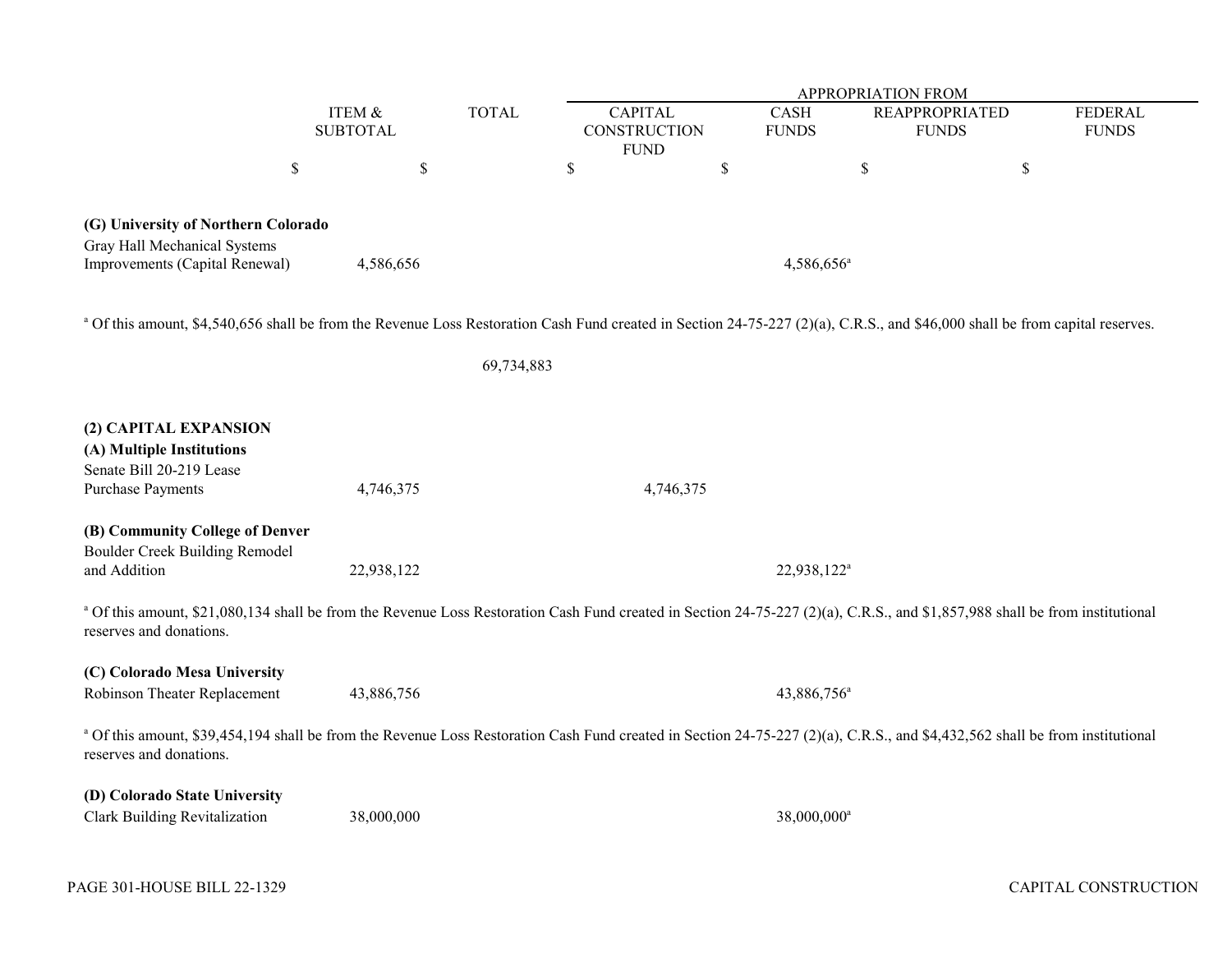|                                                                                                                                                                                            |                 | <b>TOTAL</b> | APPROPRIATION FROM   |                           |                       |                |  |  |  |  |
|--------------------------------------------------------------------------------------------------------------------------------------------------------------------------------------------|-----------------|--------------|----------------------|---------------------------|-----------------------|----------------|--|--|--|--|
|                                                                                                                                                                                            | ITEM &          |              | <b>CAPITAL</b>       | <b>CASH</b>               | <b>REAPPROPRIATED</b> | <b>FEDERAL</b> |  |  |  |  |
|                                                                                                                                                                                            | <b>SUBTOTAL</b> |              | CONSTRUCTION         | <b>FUNDS</b>              | <b>FUNDS</b>          | <b>FUNDS</b>   |  |  |  |  |
|                                                                                                                                                                                            |                 |              | <b>FUND</b>          |                           |                       |                |  |  |  |  |
|                                                                                                                                                                                            | \$              | \$           | $\sqrt$              | \$                        | \$                    | $\mathcal{S}$  |  |  |  |  |
|                                                                                                                                                                                            |                 |              |                      |                           |                       |                |  |  |  |  |
|                                                                                                                                                                                            |                 |              |                      |                           |                       |                |  |  |  |  |
| National Western Center Lease                                                                                                                                                              |                 |              |                      |                           |                       |                |  |  |  |  |
| <b>Purchase Payments</b><br>17,496,791                                                                                                                                                     |                 |              | $17,496,791^{\rm b}$ |                           |                       |                |  |  |  |  |
|                                                                                                                                                                                            | 55,496,791      |              |                      |                           |                       |                |  |  |  |  |
|                                                                                                                                                                                            |                 |              |                      |                           |                       |                |  |  |  |  |
| a Of this amount, \$8,000,000 shall be from the Revenue Loss Restoration Cash Fund created in Section 24-75-227 (2)(a), C.R.S., and \$30,000,000 shall be from institutional               |                 |              |                      |                           |                       |                |  |  |  |  |
| sources and donations.                                                                                                                                                                     |                 |              |                      |                           |                       |                |  |  |  |  |
| <sup>b</sup> This amount shall be from the National Western Center Trust Fund created in Section 23-31-902 (2), C.R.S.                                                                     |                 |              |                      |                           |                       |                |  |  |  |  |
|                                                                                                                                                                                            |                 |              |                      |                           |                       |                |  |  |  |  |
| (E) Metropolitan State University of Denver                                                                                                                                                |                 |              |                      |                           |                       |                |  |  |  |  |
| Health Institute                                                                                                                                                                           | 10,000,000      |              |                      | $10,000,000$ <sup>a</sup> |                       |                |  |  |  |  |
|                                                                                                                                                                                            |                 |              |                      |                           |                       |                |  |  |  |  |
| <sup>a</sup> This amount shall be from the Revenue Loss Restoration Cash Fund created in Section 24-75-227 (2)(a), C.R.S.                                                                  |                 |              |                      |                           |                       |                |  |  |  |  |
|                                                                                                                                                                                            |                 |              |                      |                           |                       |                |  |  |  |  |
| (F) Northeastern Junior College                                                                                                                                                            |                 |              |                      |                           |                       |                |  |  |  |  |
| <b>Applied Technology Campus</b>                                                                                                                                                           |                 |              |                      |                           |                       |                |  |  |  |  |
| <b>Expansion and Remodel</b>                                                                                                                                                               | 12,575,000      |              |                      | $12,575,000^{\circ}$      |                       |                |  |  |  |  |
|                                                                                                                                                                                            |                 |              |                      |                           |                       |                |  |  |  |  |
| <sup>a</sup> Of this amount, \$11,500,000 shall be from the Revenue Loss Restoration Cash Fund created in Section 24-75-227 (2)(a), C.R.S., and \$1,075,000 shall be from the Northeastern |                 |              |                      |                           |                       |                |  |  |  |  |
| Junior College Foundation and other donations.                                                                                                                                             |                 |              |                      |                           |                       |                |  |  |  |  |
|                                                                                                                                                                                            |                 |              |                      |                           |                       |                |  |  |  |  |
| (G) Fort Lewis College                                                                                                                                                                     |                 |              |                      |                           |                       |                |  |  |  |  |
| Health Sciences Center                                                                                                                                                                     | 2,952,432       |              |                      | 2,952,432 <sup>a</sup>    |                       |                |  |  |  |  |
|                                                                                                                                                                                            |                 |              |                      |                           |                       |                |  |  |  |  |
| <sup>a</sup> This amount shall be from donations and institutional reserves.                                                                                                               |                 |              |                      |                           |                       |                |  |  |  |  |
|                                                                                                                                                                                            |                 |              |                      |                           |                       |                |  |  |  |  |
|                                                                                                                                                                                            |                 | 152,595,476  |                      |                           |                       |                |  |  |  |  |